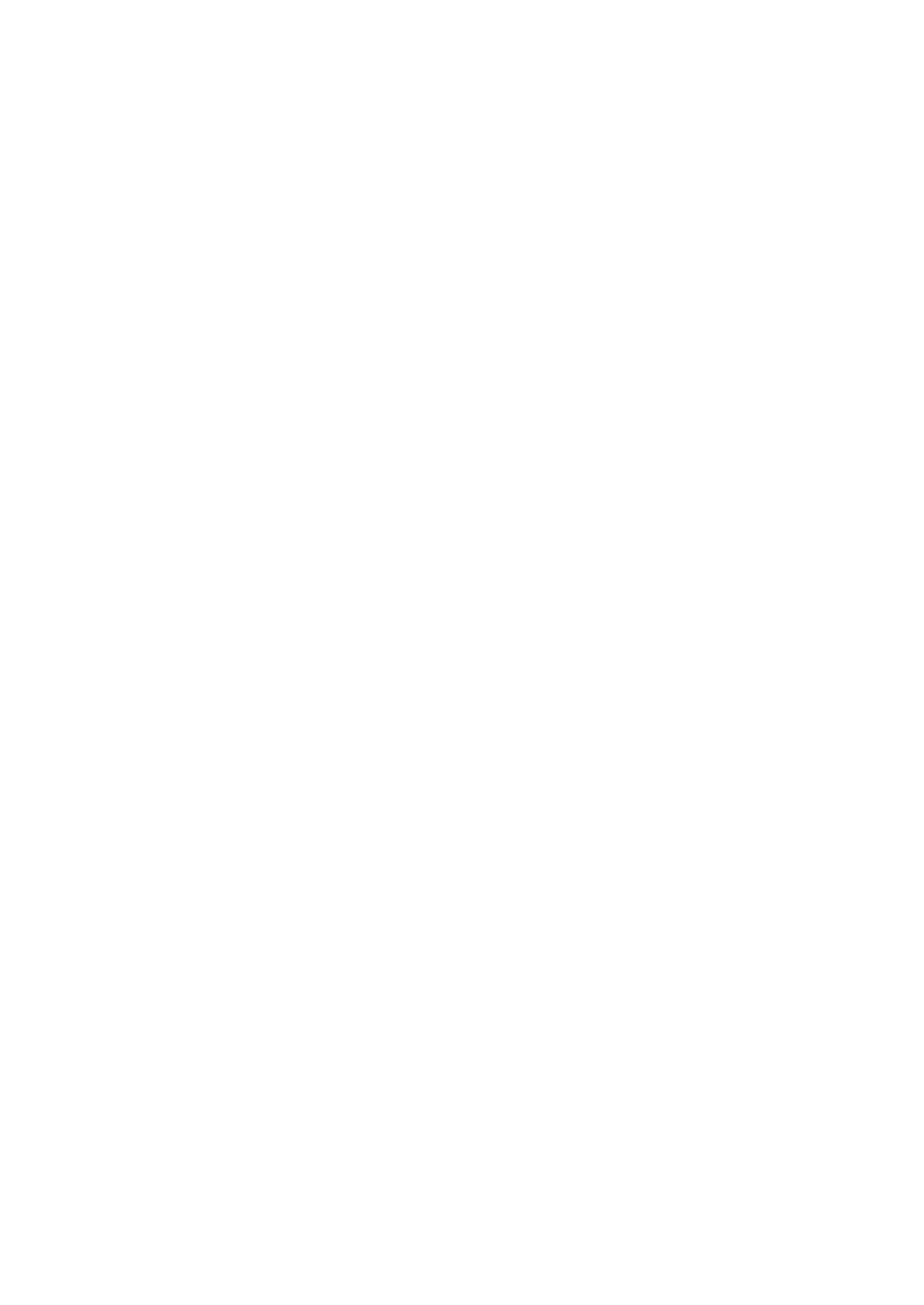# **SAWMILL SURVEY**

# SOUTHERN REGION

# ABARE

A project undertaken for the Joint Commonwealth NSW Regional Forest Agreement Steering Committee as part of the NSW Comprehensive Regional Assessments project number NS 21/ES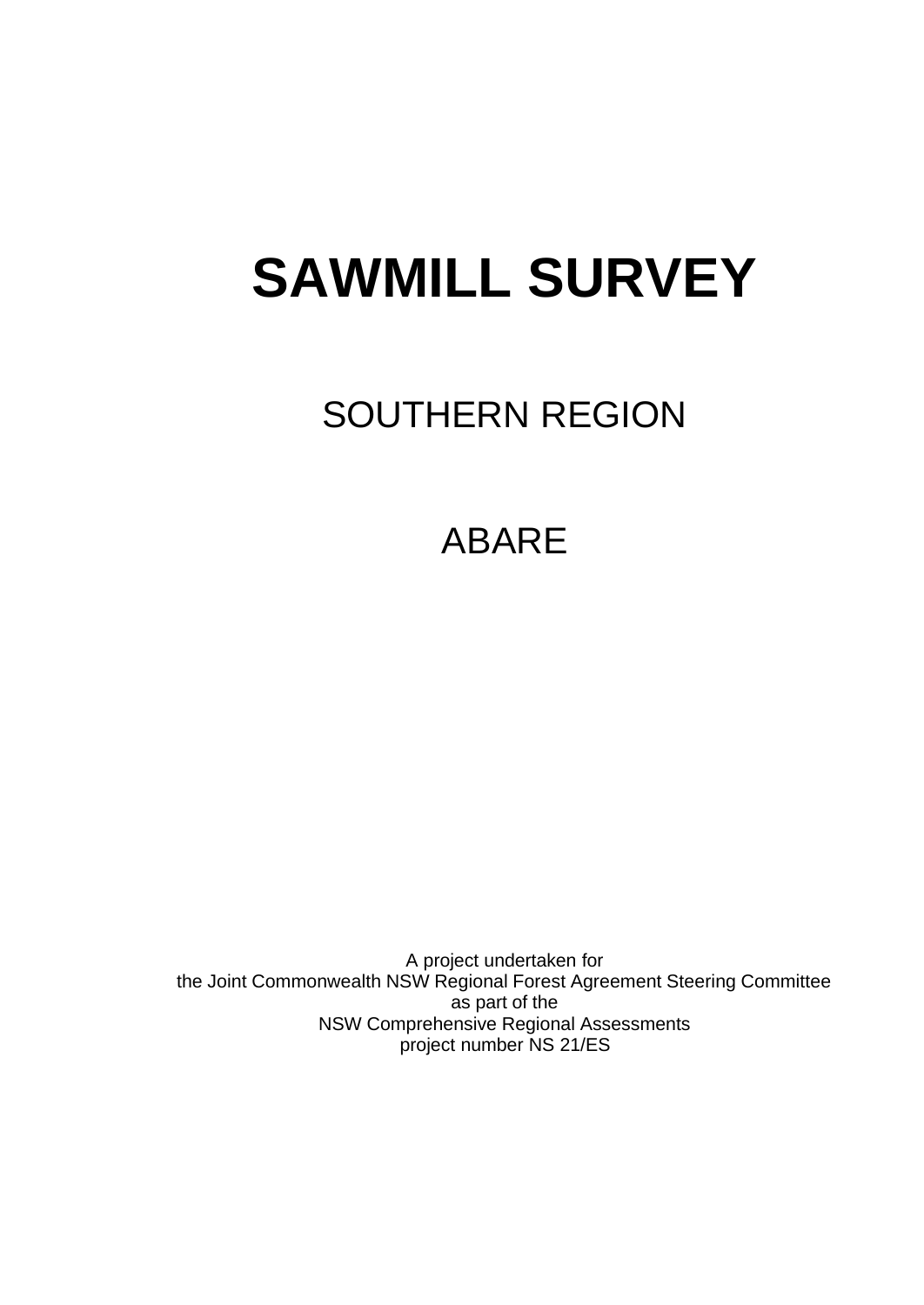#### **For more information and for information on access to data contact the:**

**Resource and Conservation Division, Department of Urban Affairs and Planning**

GPO Box 3927 SYDNEY NSW 2001

Phone: (02) 9228 3166 Fax: (02) 9228 4967

#### **Forests Taskforce, Department of the Prime Minister and Cabinet**

3-5 National Circuit BARTON ACT 2600

Phone**:** 1800 650 983 Fax: (02) 6271 5511

© Crown copyright November 1999 New South Wales Government Commonwealth Government

ISBN 1 74029 095 X

This project has been jointly funded by the New South Wales and Commonwealth Governments and managed through the Resource and Conservation Division, Department of Urban Affairs and Planning, and the Forests Taskforce, Department of the Prime Minister and Cabinet

The project has been overseen and the methodology has been developed through the Economic and Social Technical Committee which includes representatives from the New South Wales and Commonwealth Governments and stakeholder groups.

This report was produced by Cas Johnson and Allison Ball of the Forestry Economics Section, ABARE. Assistance was also provided by Peter Grist and Kevin Burns in the mill survey and report preparation. Data handling and tabulation output were provided by Walter Shafron of the Statistical Systems Development Unit, while database programming was carried out by Ken Colbert of the Information Technology Section. Support was also provided by State Forests of NSW, in particular Bruce McGee.

#### **Disclaimer**

While every reasonable effort has been made to ensure that this document is correct at the time of printing, the State of New South Wales, its agents and employees, and the Commonwealth of Australia, its agents and employees, do not assume any responsibility and shall have no liability, consequential or otherwise, of any kind, arising from the use of or reliance on any of the information contained in this document.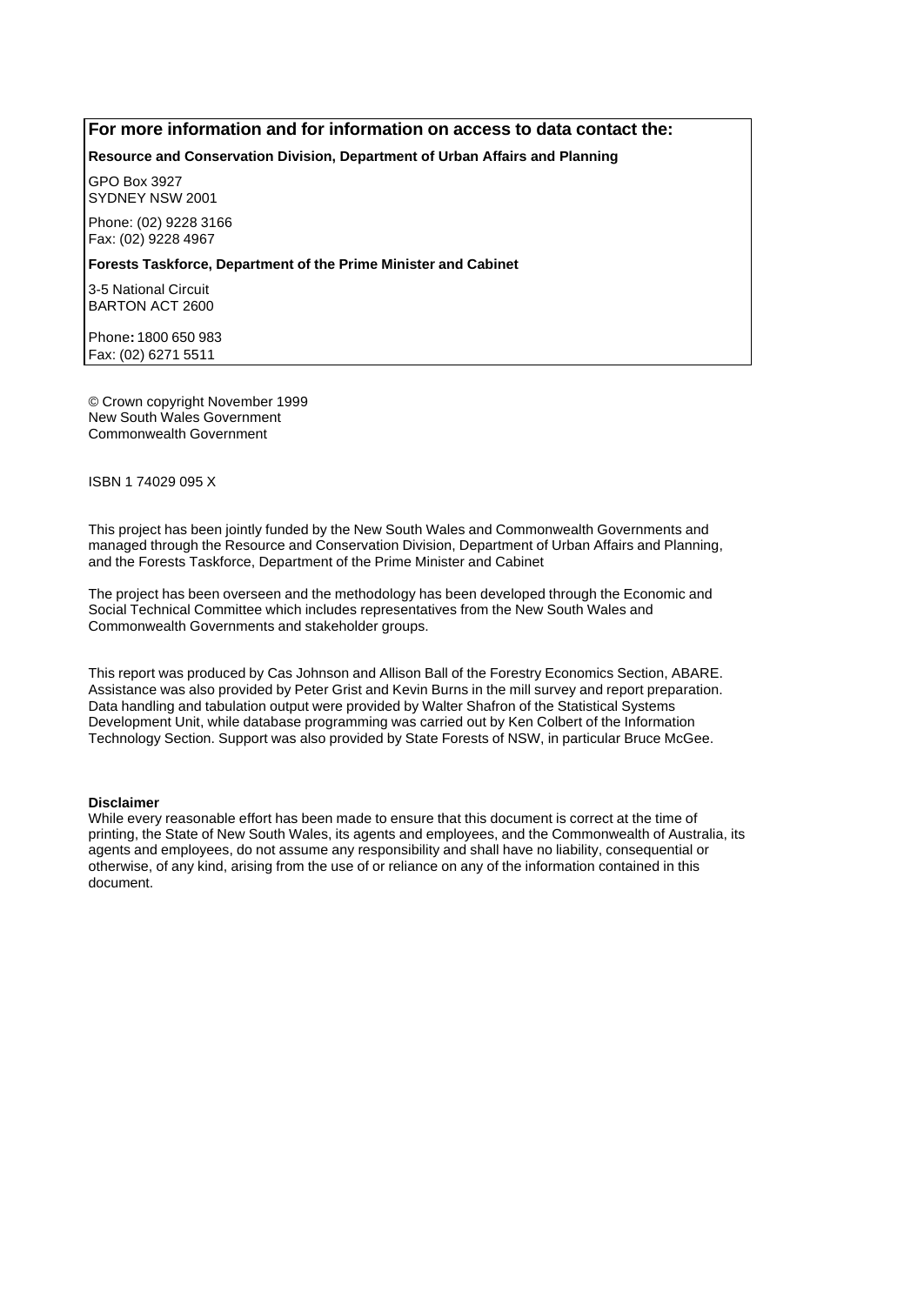# **CONTENTS**

Project summary

| 1.            | <b>INTRODUCTION</b>                                                   | $\mathbf{1}$   |
|---------------|-----------------------------------------------------------------------|----------------|
| 2.            | <b>SURVEY METHODOLOGY</b>                                             | $\mathfrak{Z}$ |
| 2.1           | The approach                                                          | 3              |
| 2.2           | Mill information                                                      | $\overline{4}$ |
| 3.            | <b>LOG RESOURCE</b>                                                   | $\mathfrak{S}$ |
| 3.1           | Resource availability                                                 | 5              |
| 4.            | <b>SURVEY RESULTS</b>                                                 | $\overline{7}$ |
| 4.1           | The sawn timber industry exluding chip and pole                       | $\tau$         |
| 5.            | <b>SUMMARY</b>                                                        | 16             |
| Figures       |                                                                       |                |
| 3a            | State log allocation by species (excluding pulp)                      | 6              |
| 4a            | Average log intake by mill class                                      | 9              |
| 4b            | Individual mill sawn timber recovery rates and average per mill class | 10             |
| 4c            | Market share                                                          | 13             |
| 4d            | Total industry operating costs                                        | 14             |
| 4e            | Estimated total industry employment                                   | 15             |
| 4f            | Average net value of production                                       | 16             |
| <b>Tables</b> |                                                                       |                |
| 2a            | Distribution of mills within the mill classifications                 | $\overline{4}$ |
| 3a            | Southern RFA region State log supply, 1997-98                         | $\mathfrak s$  |
| 4a            | Total log intake by mill class                                        | 9              |
| 4b            | Average production by mill class                                      | 11             |
| 4c            | Estimated total sales volume and value                                | 12             |
| 4d            | Average operating costs by mill class                                 | 14             |
| 4e            | Estimated average employment by mill class                            | 15<br>18       |
| 5a            | Summary of key mill statistics, excluding chip and pole               |                |
| <b>Maps</b>   |                                                                       |                |

| 1a | The Southern NSW region |  |
|----|-------------------------|--|
|    |                         |  |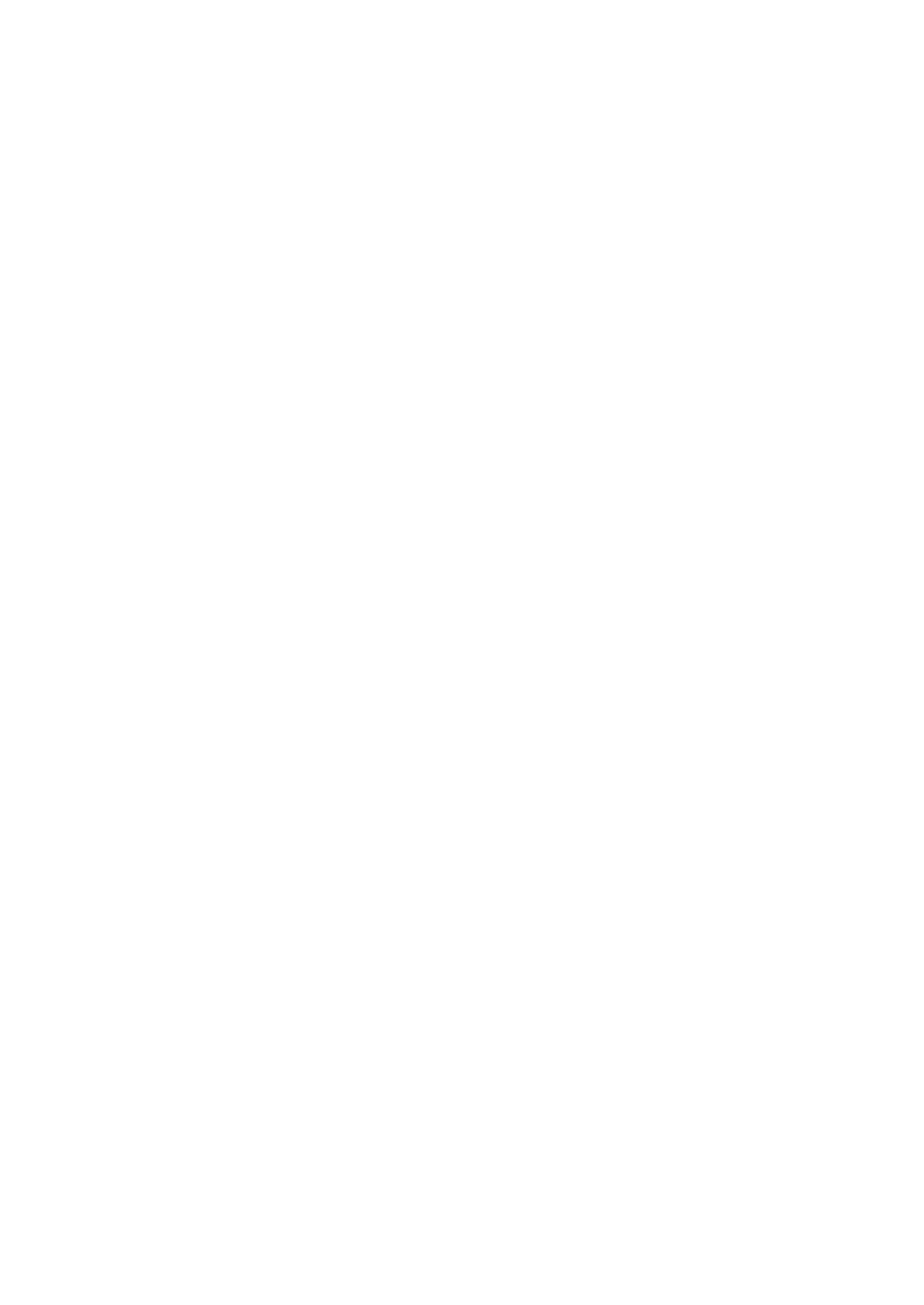# PROJECT SUMMARY

This report describes a project undertaken as part of the comprehensive regional assessments of forests in New South Wales. The comprehensive regional assessments (CRAs) provide the scientific basis on which the State and Commonwealth Governments will sign regional forest agreements (RFAs) for major forest areas of New South Wales. These agreements will determine the future of these forests, providing a balance between conservation and ecologically sustainable use of forest resources.

#### **Project objectives**

The report presents the data gathered in the economic survey of mills in the Southern NSW RFA region for the 1997-98 financial year. Map 1a, on page 2, shows the area defined as the Southern NSW RFA region This survey report provides information on the current economic structure and performance of the business enterprises comprising the hardwood based industries of the region. It is intended that this information will be used in the industry impact assessments (FORUM modelling and Industry Response Analysis). These assessments analyse the potential economic, employment and social impacts associated with changes in resource availability within the region.

#### **Methods**

The survey of wood processing mills was conducted by ABARE officers using face to face interviews, and telephone follow-ups with mill owners or managers. Data was collected for the 1997-98 financial year. All mills receiving State forest logs from the Southern RFA region were surveyed, including mills outside the region receiving logs from the Southern RFA region. A number of mills receiving only private logs from the region were also surveyed.

#### **Key results**

The data collected included information on public and private log intake, recovery by log grade, mill door prices and production, sales by market, number and wages of mill employees, costs of operations and net mill income. Key findings include:

- Sawmills purchased approximately 159 600 cubic metres of sawlogs in 1997-98, of which 114 700 cubic metres were State forest hardwood logs from the Southern RFA region. An additional xxxx cubic metres of pole and pulp logs were purchased from the region, but processed at mills outside the region;
- Sawmills processed 160 200 cubic metres of logs and produced 72 800 cubic metres of sawn timber at an average recovery rate of around 45 per cent. Over half of this sawn timber production was fencing, paling and pallet grade timber;
- •Total sales from sawn timber and residue were around \$23.6 million. Key markets for sawmills included locally within the Southern region, as well as Sydney and Victoria;
- •The gross value of production by sawmills in 1997-98 was \$23.7 million. sawmill operating costs were \$23.0 million. Net profit for the sawn timber industry was \$677 500; and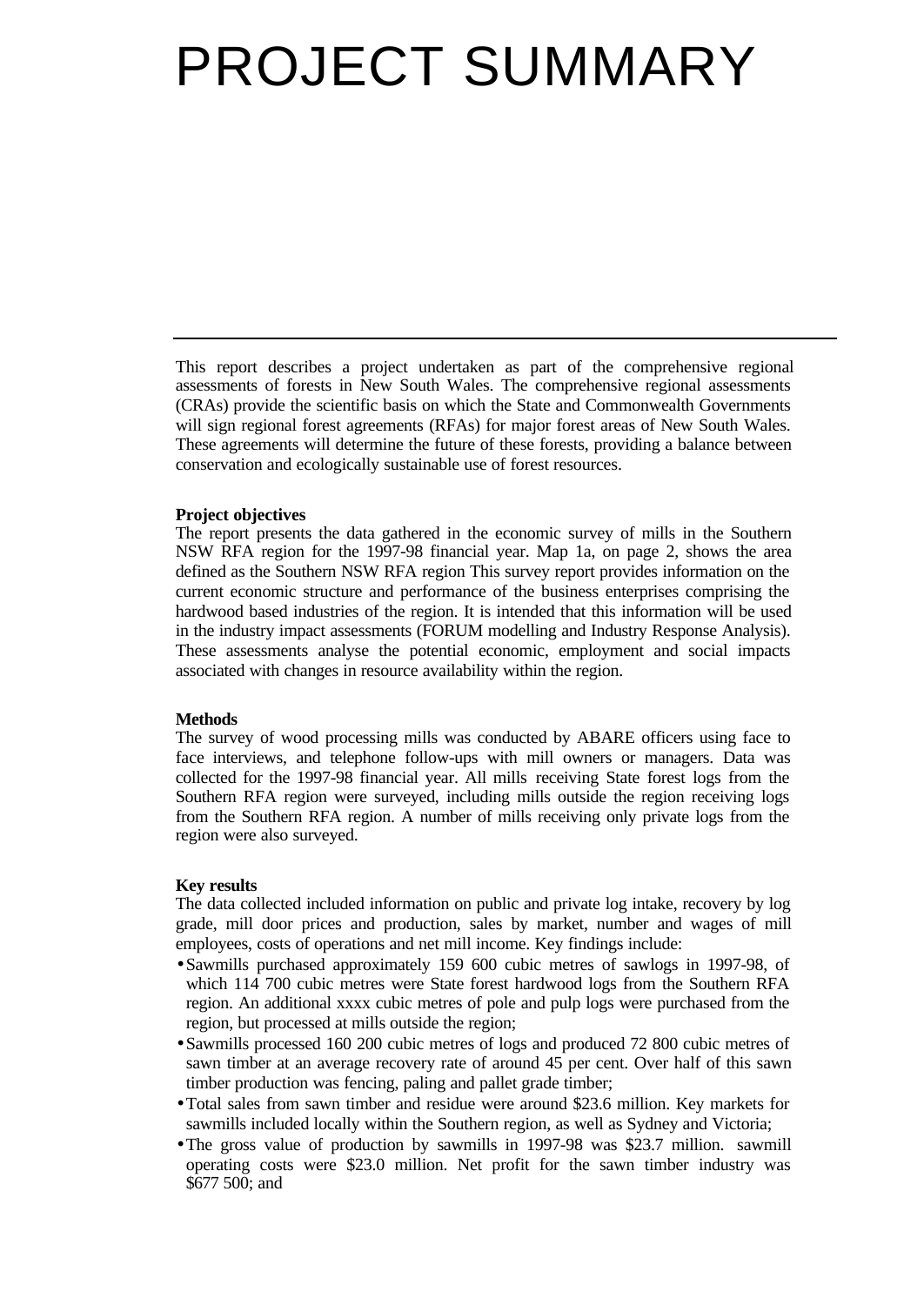• Sawmills employed 237 workers with three-quarters of these being permanent full-time employees. An estimated additional 13 employees processed pulp and pole log sourced from the region, but at mills located outside the region.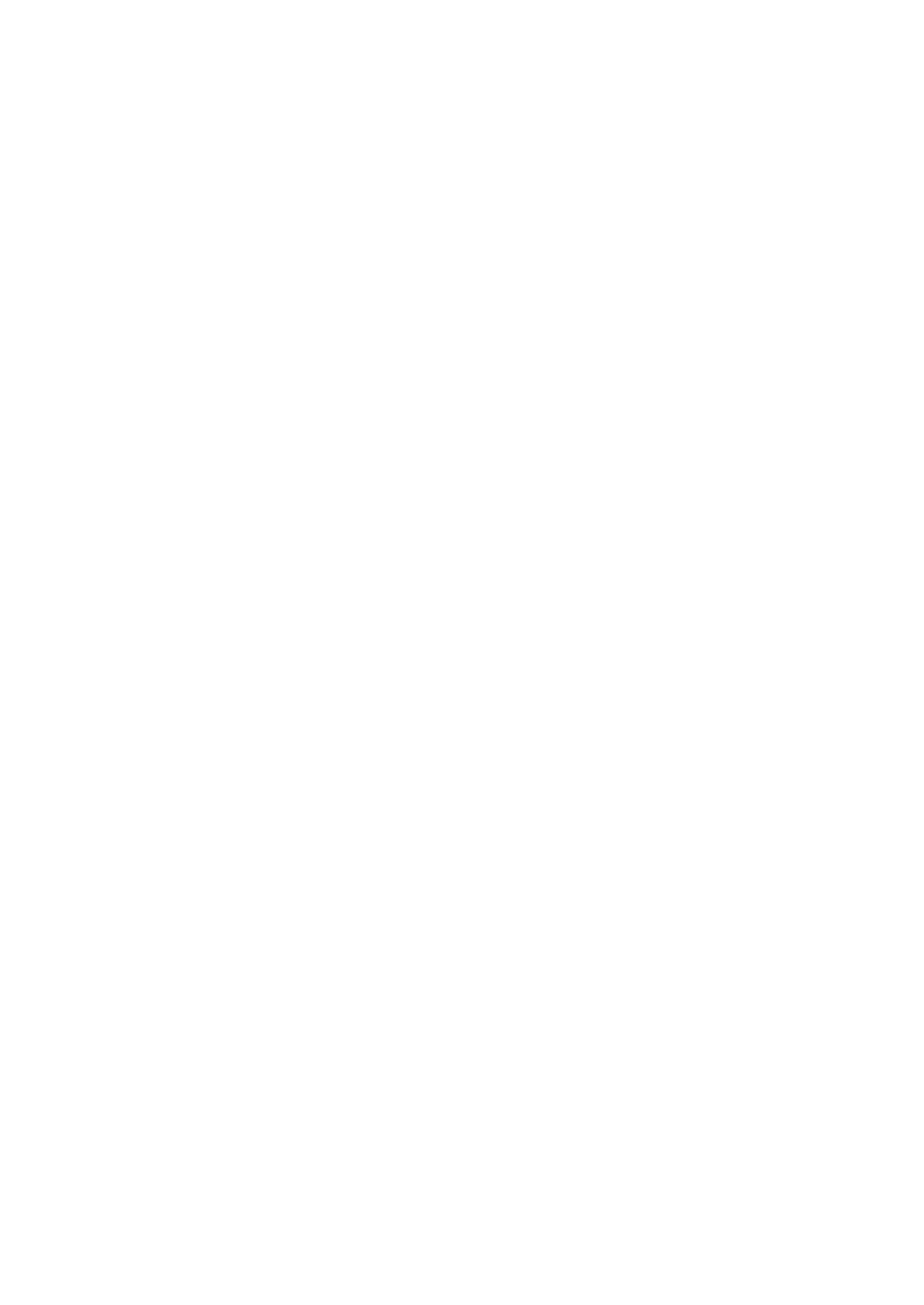l

# 1. INTRODUCTION

This report outlines the economic mill survey undertaken as part of the comprehensive regional assessment of forests in Southern New South Wales. The comprehensive regional assessments (CRAs) provide the scientific basis on which the State and Commonwealth Governments will sign regional forest agreements (RFAs) for major forest areas of New South Wales. These agreements will determine the future of these forests, providing a balance between conservation, and ecologically and economically sustainable use of forest resources.

The Southern NSW RFA region, defined for the CRA process, is divided into three zones: South Coast, Southern Tablelands and Oberon. The Oberon zone was excluded from this survey. The South Coast zone extends from Moss Vale to Narooma along the coast and west to Queanbeyan. The Southern Tablelands zone extends from the Victorian border in the south, west to include Tumbarumba, Tumut and Gundagai, and north to Yass (see map 1a).

The purpose of this report is to provide information on the economic structure and performance of business enterprises comprising the hardwood based industries of the Southern NSW RFA region. It is intended that this information will be used to observe the economic, employment and social impacts associated with changes in resource availability within the region. The report is based on survey data collected from mills for the 1997-98 financial year.

The survey questionnaire and data processing arrangements for the survey were largely based on the similar exercises conducted by ABARE for other RFA regions in Australia. This approach provides outputs which are compatible with the development of ABARE's Forest Resource Utilisation Model (FORUM) (Dann et al 1997 $<sup>1</sup>$ ) for the region, and will also facilitate</sup> the production of a large selection of tables for the various other users of survey data.

<sup>&</sup>lt;sup>1</sup> Dann, T., Gooday, P., Gilmour, C., Hansard, A., Hogan, L., Klijn, N., Lawson, M., Thorpe, S. and Tran, Q.T. 1997, *Economic Implications of Forest Resource Use Options in Tasmania*, ABARE Report, Canberra.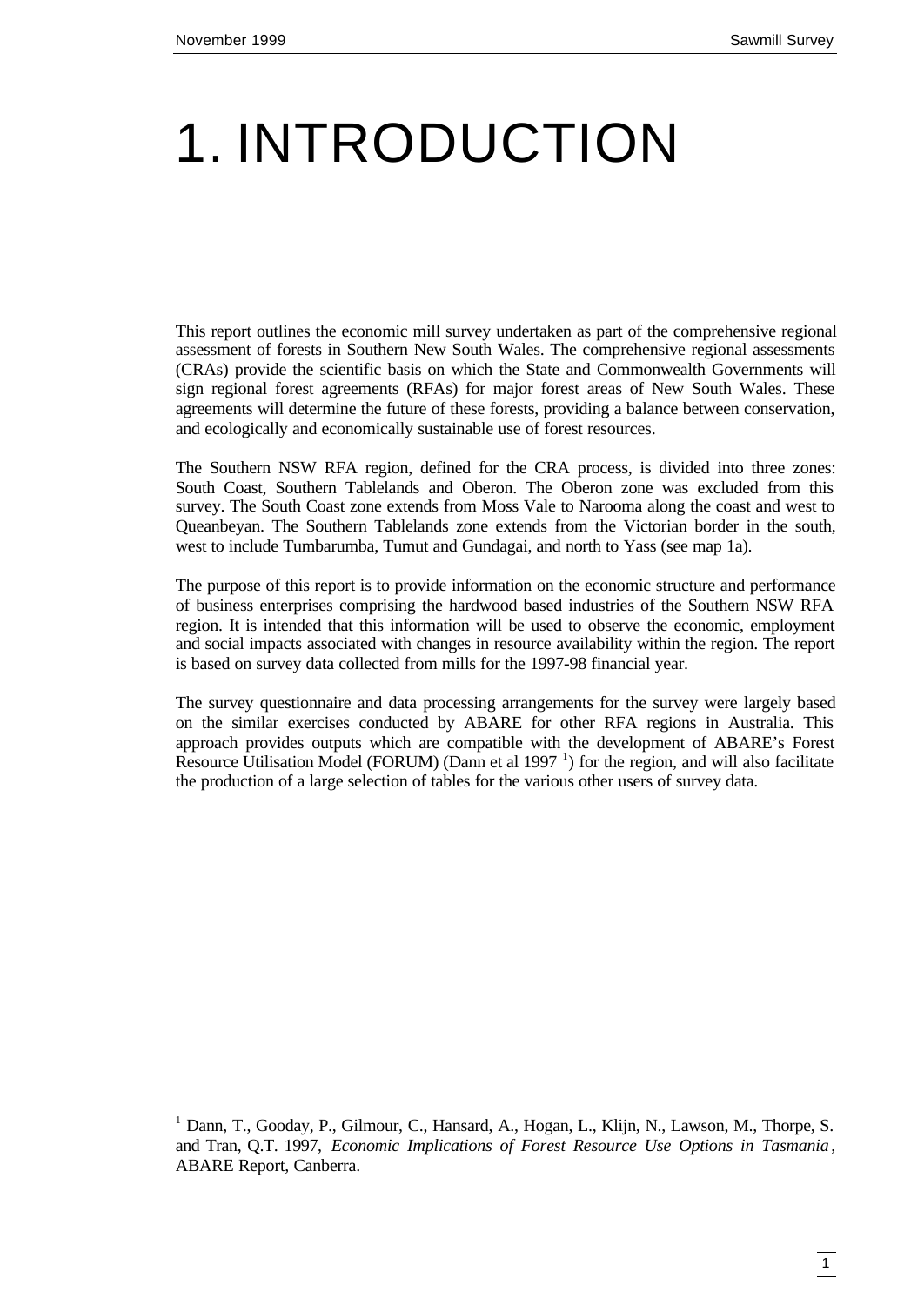### **MAP 1A: THE SOUTHERN NSW REGION**

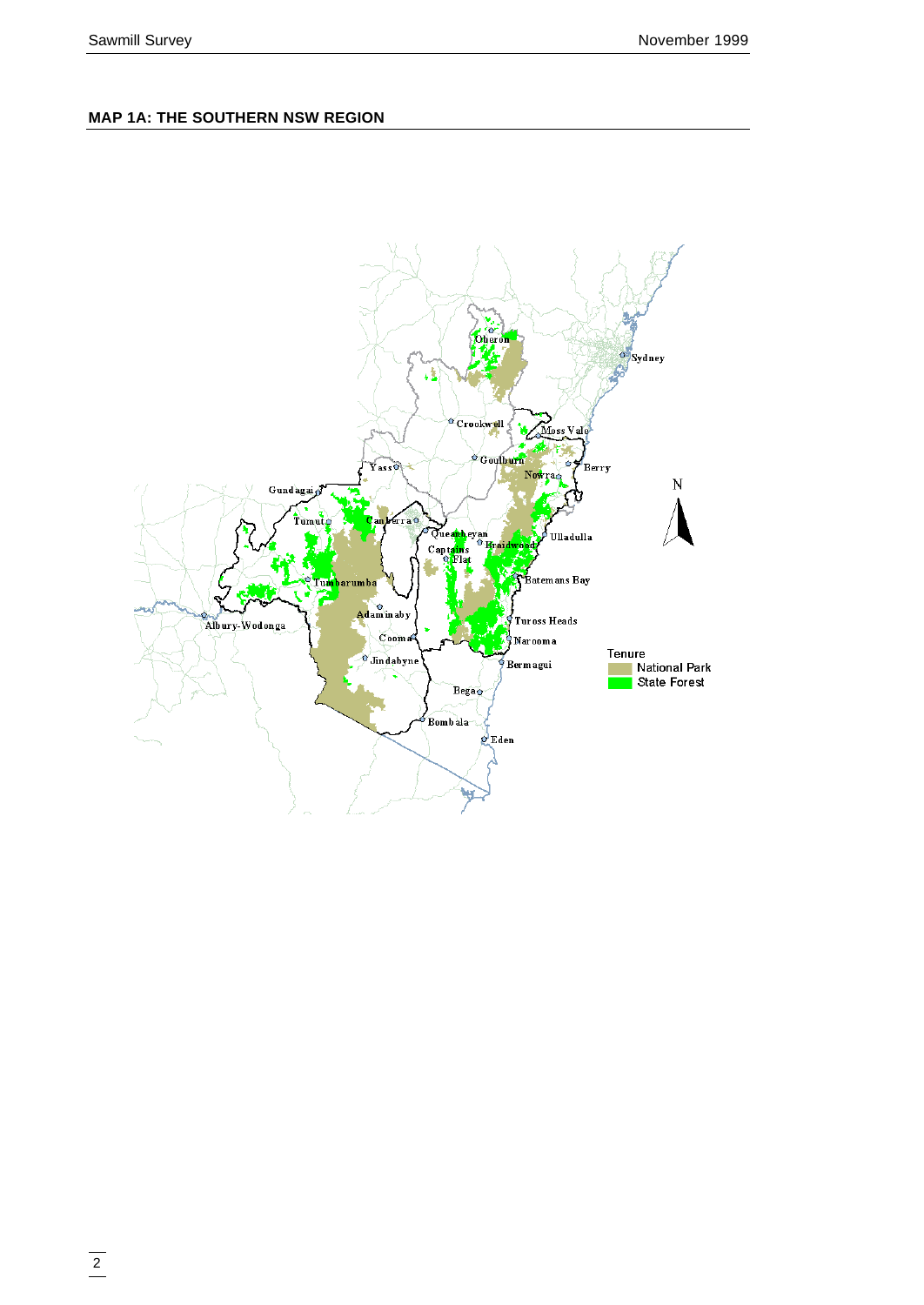# 2. SURVEY METHODOLOGY

# **2.1 THE APPROACH**

The survey of wood processing mills in the Southern NSW RFA region, was conducted by ABARE officers during July and August of 1999. The survey involved face to face interviews with owners or managers of all the larger hardwood sawmills, plus telephone surveys for all the remaining hardwood sawmills obtaining logs from State forests in the Southern NSW RFA region. A number of additional mills receiving hardwood logs only from private sources within the region were also interviewed. The survey data were collected for the 1997-98 financial year. Mills receiving State forest logs from the region had previously been interviewed in 1995-96, as part of the Eden RFA process, and this earlier survey information provided the basis to update the mill information for 1997-98.

The mill survey data collected include the following:

- − public and private log intake;
- − total log throughput;
- − recovery by species and log grade;
- − mill door prices and production;
- − sales by market, freight and delivery costs;
- − number and wages of mill employees;
- − costs of operations; and
- − overhead costs (maintenance, administration, depreciation etc.).

Due to the sensitive nature of the survey data, particularly the mill's financial data, ABARE is bound by confidentiality agreements with the mill owners and operators not to divulge individual mill data. As a result, all data presented in this report are aggregated into three classes of mills based on the total logs processed (logs from both State and private forest).

The sawmill classifications were:

- − *Small* mills (less than one thousand cubic metres of log);
- − *Medium* mills (between one thousand and five thousand cubic metres of log); and
- − *Large* mills (more than five thousand cubic metres of log).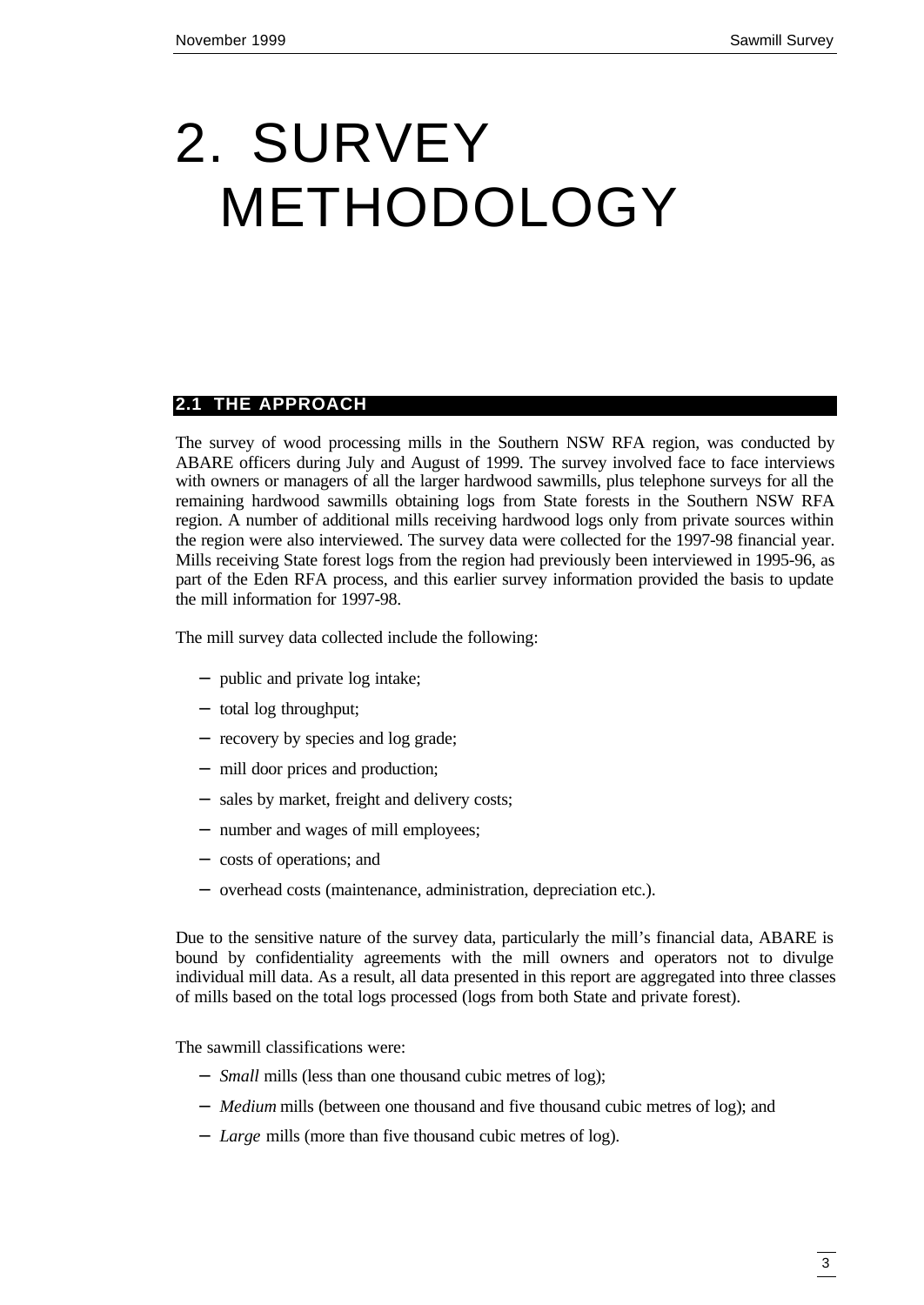### **2.2 MILL INFORMATION**

The Southern NSW RFA region covers in whole or part, nine State Forest NSW management areas: Tumut, Bago-Maragle, Adaminaby, Monaro South, Badja, Narooma, Queanbeyan, Batemans Bay and Nowra. These management areas are used in the breakdown of mill results in FORUM. Two of the mills included in this survey, a chip mill in the Eden management area and a pole mill located in the ACT, are located outside the Southern NSW RFA region but received State forest logs from the region.

The population of mills for the survey was defined as those mills receiving State forest hardwood logs for processing from the Southern NSW RFA region. To obtain a more comprehensive understanding of the sawn timber industry, particularly of small mills, a number of mills receiving only private hardwood logs were also included in the survey. The distribution of these two groups of mills within the mill size classifications is shown in table 2a. All of the 15 mills receiving State forest hardwood logs were surveyed and most of these mills also received hardwood logs from private sources plus a small volume of softwood. A total of 22 mills were surveyed.

The large and medium sized mills received over two-thirds of the State forest logs, and along with the chip and pole mills, accounted for over 99 per cent of State forest resource allocation. Only one mill in the small class received logs from State forests, and only one mill in the medium class did not receive any State forest logs.

Because of the distinctive nature of the chip and pole mills' operations, it has not been possible to present details of the operations of these two mills because of potential breaches of data confidentiality.

| <b>Stratum</b>                             | <b>Mills receiving State</b><br>forest log (a) | Private logs only (b) |  |  |
|--------------------------------------------|------------------------------------------------|-----------------------|--|--|
|                                            |                                                |                       |  |  |
| <b>Small</b> (<1 000 m <sup>3</sup> /yr)   |                                                |                       |  |  |
| Medium $(1\ 000 - 5\ 000\ m^3/yr)$         |                                                |                       |  |  |
| <b>Large</b> ( $>5000$ m <sup>3</sup> /yr) |                                                |                       |  |  |
|                                            |                                                |                       |  |  |
| <b>Chip/Pole</b>                           |                                                |                       |  |  |
|                                            |                                                |                       |  |  |
| Total                                      |                                                |                       |  |  |

#### **TABLE 2A: DISTRIBUTION OF MILLS WITHIN THE MILL CLASSIFICATIONS**

Note: **(a)** Mills receiving hardwood logs from State forest may also process logs from private sources. **(b)** Additional sample from mills receiving only private logs.

In addition to the mills identified above, there are a number of small operators with a licence to cut timber in the forests following log harvesting operations. These are salvage operations cutting a range of products including fencing material, firewood and other miscellaneous products. These operators are charged a rate per piece or quantity of timber product they remove from state forests. Following discussions with State Forest of NSW, this group was excluded from the mill survey population, as they do not receive logs from State forests.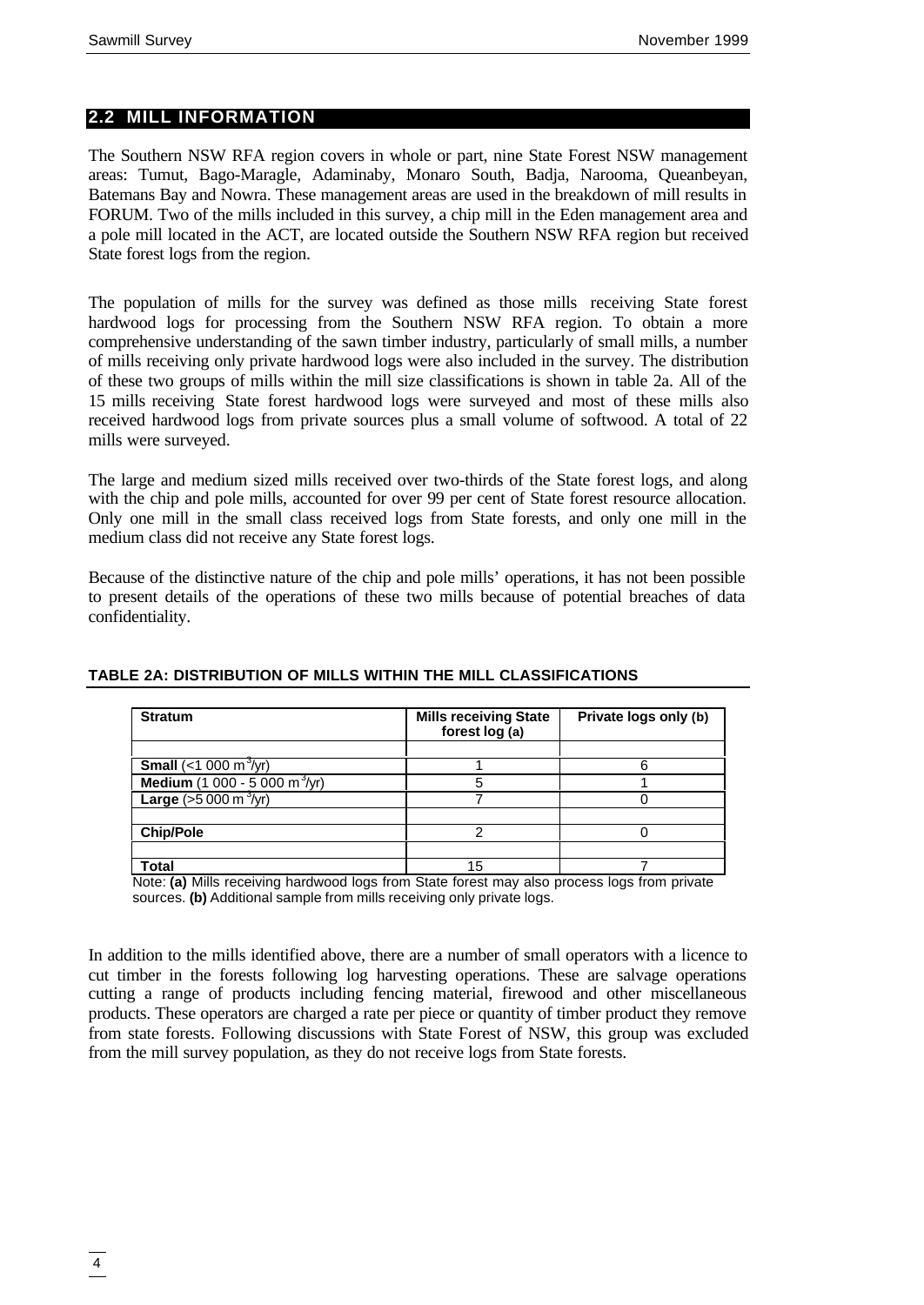# 3. LOG RESOURCE

### **3.1 RESOURCE AVAILABILITY**

### **3.1.1 State forest logs**

State Forest of NSW allocated approximately 166 400 cubic metres of hardwood logs from the Southern NSW RFA region in 1997-98 (see table 3a). Almost 40 per cent of this allocation were quota logs, while 30 per cent were pulp logs. A further 22 per cent were salvage logs and 7 per cent were smalls, the remaining 1 per cent being pole. The majority of these logs were sourced from the Narooma and Batemans Bay Management Areas (31 and 28 per cent respectively). The remaining logs were sourced from Queanbeyan (16 per cent), Bargo-Maragle (15 per cent), Tumut (8 per cent) and Moss Vale (1 per cent).

| <b>Management Area</b>                                                                                                 | Quota   | <b>Smalls</b>                                                                                                                                                                                                                                                                                                                                                          | <b>Pole</b>    | <b>Salvage</b> | Pulp           | Total   |
|------------------------------------------------------------------------------------------------------------------------|---------|------------------------------------------------------------------------------------------------------------------------------------------------------------------------------------------------------------------------------------------------------------------------------------------------------------------------------------------------------------------------|----------------|----------------|----------------|---------|
|                                                                                                                        | m3      | m3                                                                                                                                                                                                                                                                                                                                                                     | m <sub>3</sub> | m3             | m <sub>3</sub> | m3      |
| <b>Batemans Bay</b>                                                                                                    | 16 5 25 | 7577                                                                                                                                                                                                                                                                                                                                                                   | 558            | 7699           | 14 4 7 6       | 46 835  |
| Narooma                                                                                                                | 17 562  | 3 1 8 4                                                                                                                                                                                                                                                                                                                                                                | 353            | 6503           | 24 093         | 51 696  |
| <b>Moss Vale</b>                                                                                                       | 1 0 0 4 | 203                                                                                                                                                                                                                                                                                                                                                                    | 0              | 328            | 0              | 1535    |
| Queanbeyan                                                                                                             | 7453    | 245                                                                                                                                                                                                                                                                                                                                                                    | 0              | 7634           | 11 998         | 27 330  |
| Bargo-Maragle                                                                                                          | 16 009  | 62                                                                                                                                                                                                                                                                                                                                                                     | 0              | 8945           | $\Omega$       | 25 017  |
| <b>Tumut</b>                                                                                                           | 7739    | 605                                                                                                                                                                                                                                                                                                                                                                    | 0              | 5670           | $\Omega$       | 14 0 14 |
|                                                                                                                        |         |                                                                                                                                                                                                                                                                                                                                                                        |                |                |                |         |
| <b>Total</b><br>$\mathbf{v}$ , $\mathbf{v}$ , $\mathbf{v}$ , $\mathbf{v}$ , $\mathbf{v}$ , $\mathbf{v}$ , $\mathbf{v}$ | 66 29 2 | 11876<br>$\cdots$ . $\alpha$ . $\alpha$ . $\alpha$ . $\alpha$ . $\alpha$ . $\alpha$ . $\alpha$ . $\alpha$ . $\alpha$ . $\alpha$ . $\alpha$ . $\alpha$ . $\alpha$ . $\alpha$ . $\alpha$ . $\alpha$ . $\alpha$ . $\alpha$ . $\alpha$ . $\alpha$ . $\alpha$ . $\alpha$ . $\alpha$ . $\alpha$ . $\alpha$ . $\alpha$ . $\alpha$ . $\alpha$ . $\alpha$ . $\alpha$ . $\alpha$ | 911            | 36779          | 50 567         | 166 425 |

#### **TABLE 3A: SOUTHERN NSW RFA REGION STATE LOG SUPPLY, 1997-98**

Note: Total log allocation data provided by State Forests of NSW are slightly higher than the data provided by the mill survey reported in the next section due to different log accounting methods.

State forest logs sourced from within the region were processed by sawn timber mills, a pole mill and a chip mill. All of the quota, smalls and salvage grade logs were processed by sawn timber mills located within the region, while most of the pole and all of the pulp grade logs were processed by the two mills located outside the region. In addition, these two mills processed significant volumes of State forest logs sourced from outside the Southern NSW RFA boundary.

There are a large number of species of logs sourced from the region. Based on advice from the State Forests of NSW, the main species were aggregated into four groups: durable species, nondurable species, highland species, and ash species. For details on the groupings, refer to the box on species groups.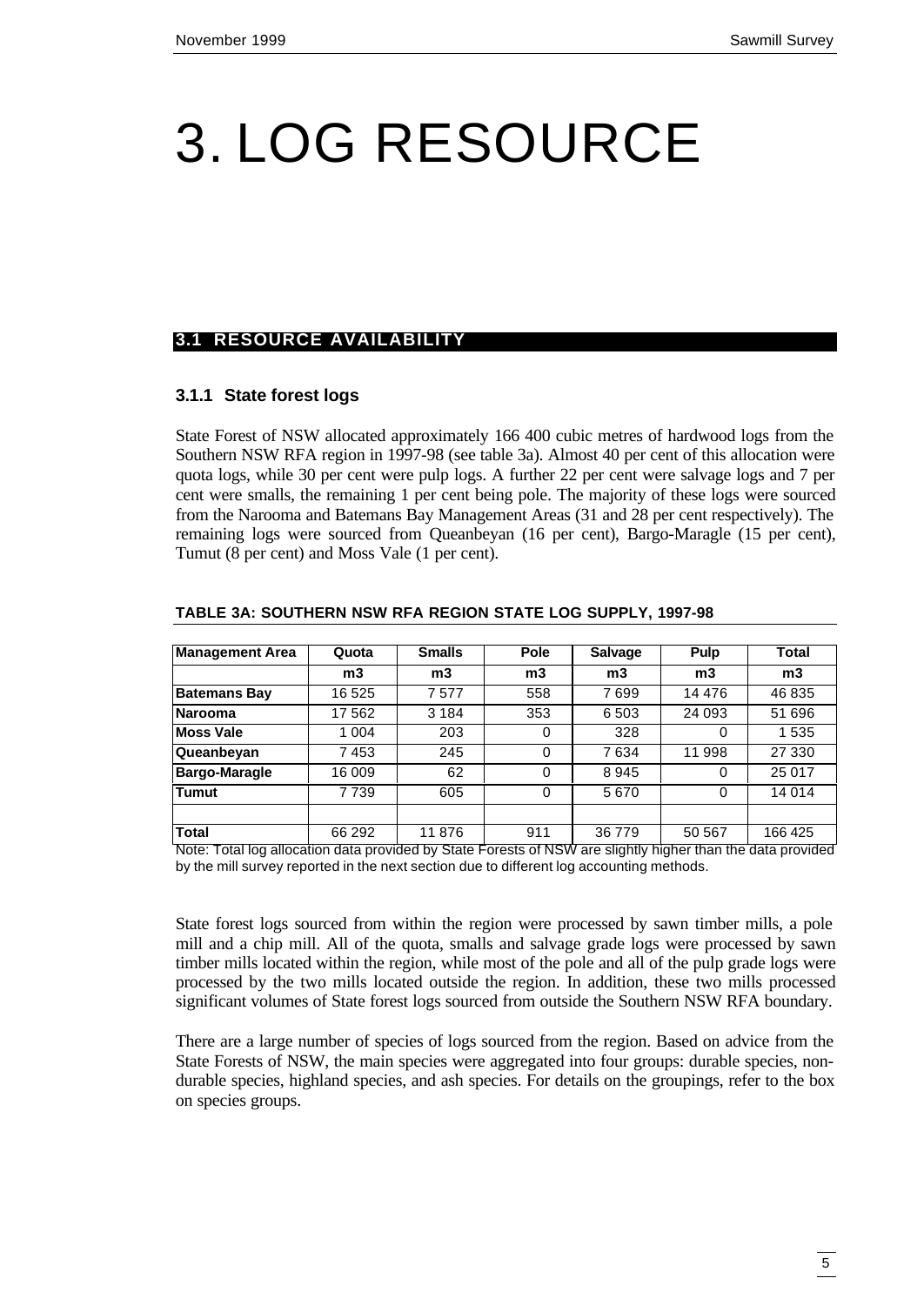#### **SPECIES GROUPS**

**Coastal species Durable***:* Ironbark, Grey Box. **Non-Durable***:* Spotted Gum, Stringybark, Silvertop, Ash, Brown Barrel, Blackbutt, Monkey Gum, Peppermint, Messmate, Mountain Gum. **Tableland species Highland***:* Mountain Gum, Manna Gum, Peppermint, Brown Barrel, Southern Blue Gum. **Ash** Alpine Ash

Almost two thirds of the logs sourced from the region were non-durable species (excluding pulp). A further 19 per cent was ash species and 15 per cent was highland species. The remaining 3 per cent was sourced from durable species (see figure 3a). Pulp logs are not identified by species.



### **FIGURE 3A: STATE LOG ALLOCATION BY SPECIES (EXCLUDING PULP)**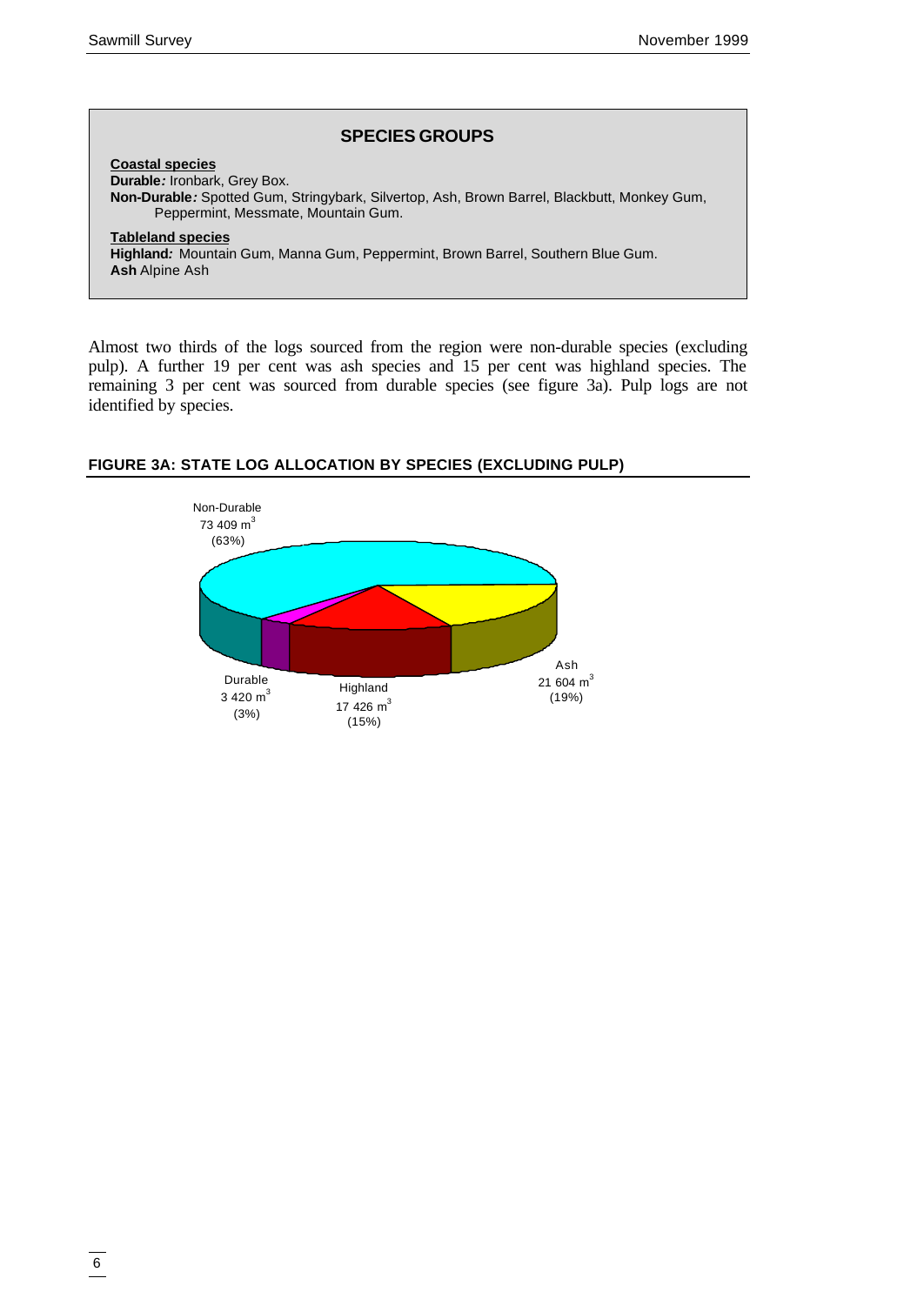# 4. SURVEY RESULTS

The survey included all mills receiving State forest hardwood logs from the Southern NSW RFA region. All of the sawn timber mills were located within the region and received over 95 per cent of their State forest logs and all of their private and softwood logs from within the region.

On the other hand, all pulp logs and most of the pole logs sourced from within the region, were processed by two mills located outside the region. In addition, these two mills received and processed significant volumes of other logs sourced from outside the Southern NSW RFA region. However, because of potential breaches of data confidentiality, it is not possible to present details of the operations of these two mills.

This section of the survey analysis concentrates on the 20 sawn timber mills located within the region receiving all the State forest logs suitable for producing sawn timber. The wood processing industry in the Southern region is concentrated around sawn timber production and a detailed analysis of industry aggregates and averages for each mill class are provided.

# **4.1 THE SAWN TIMBER INDUSTRY**

### **4.1.1 Mill intake**

Approximately 114 700 cubic metres of hardwood State forest logs were delivered to sawmills from the Southern NSW RFA region in 1997-98 (see table 4a). In addition, the mills obtained a further 30 700 cubic metres of hardwood logs from private forests, as well as 8 700 cubic metres of softwood logs. Mills also received around 5 500 cubic metres of State forest hardwood logs from the Eden RFA region. Veneer, girder or pile grade logs were not available from the Southern NSW RFA region in 1997-98. In total, sawmills purchased approximately 159 600 cubic metres of logs in the 1997-98 financial year.

|                                                | <b>Hardwood</b>                                                                              |              |               | Softwood       | Total        |         |
|------------------------------------------------|----------------------------------------------------------------------------------------------|--------------|---------------|----------------|--------------|---------|
|                                                | Public -<br><b>Private</b><br>Public -<br><b>Southern</b><br>Eden<br>(a)<br>Region<br>Region |              | <b>Public</b> | <b>Private</b> |              |         |
| <b>Stratum</b>                                 | $'000 \, m3$                                                                                 | $'000 \, m3$ | $'000 \, m3$  | $'000 \, m3$   | $'000 \, m3$ | '000 m3 |
| <b>Small</b> (<1 000 m <sup>3</sup> /yr)       | (b)                                                                                          |              | 2.3           | 0              |              | 2.3     |
| Medium (1 000 - 5 000 m $\frac{3}{10}$ )       | 5.7                                                                                          |              | 12.9          | 0              |              | 18.6    |
| <b>Large</b> ( $>5000 \text{ m}^3/\text{yr}$ ) | 109.0                                                                                        | 5.5          | 15.5          | 1.6            | 7.1          | 138.7   |
|                                                |                                                                                              |              |               |                |              |         |
| <b>Total</b>                                   | 114.7                                                                                        | 5.5          | 30.7          | 1.6            | 7.1          | 159.6   |

#### **TABLE 4A: TOTAL LOG INTAKE BY MILL CLASS**

Note: (a) Private hardwood includes logs from Victorian State forests. (b) Less than 10 m<sup>3</sup>/year. The data provided by the mills on log allocation were slightly lower than the data provided by State Forests of NSW, reported in table 3a, due to different log accounting methods.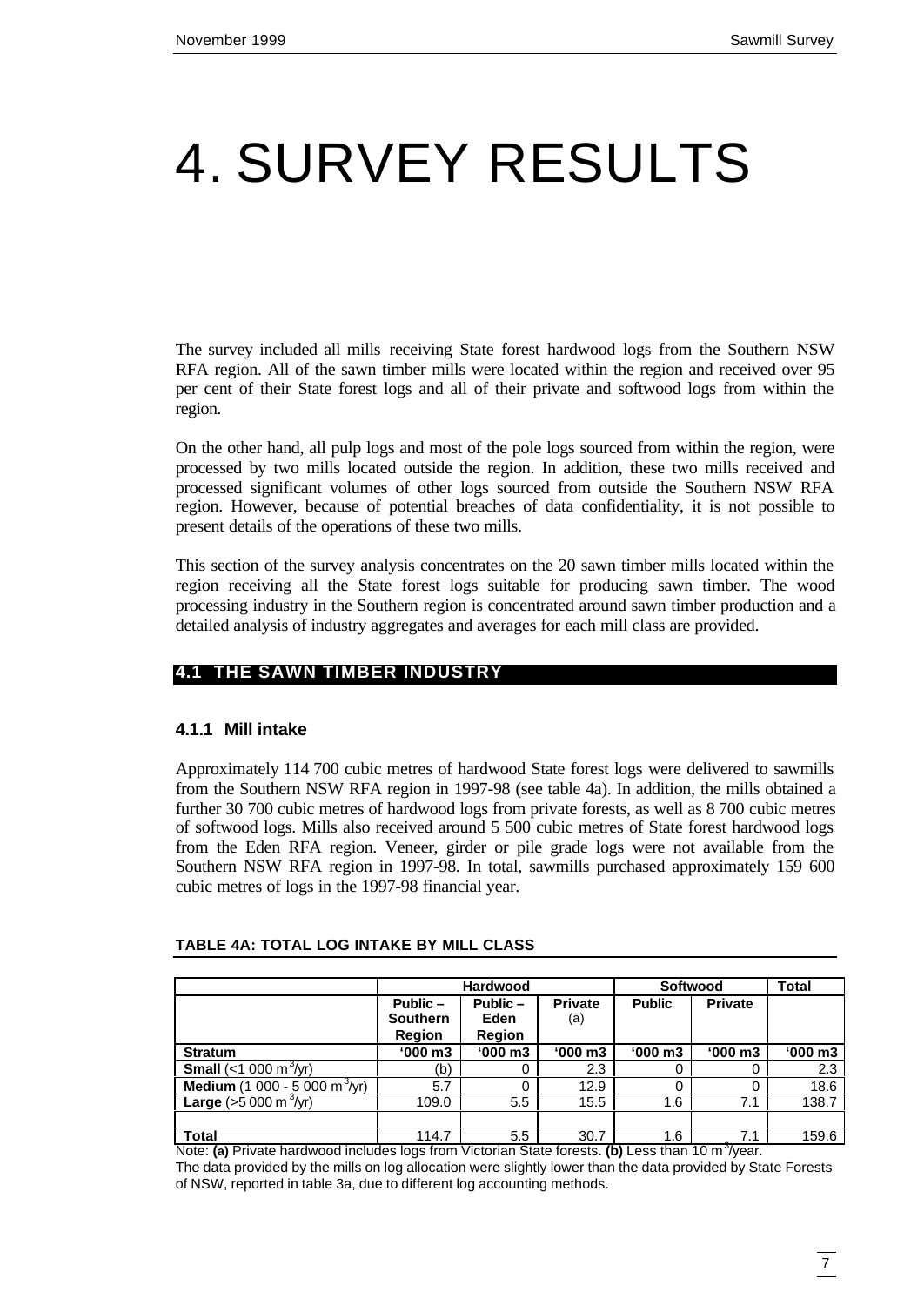The small mills represented just over one third of the mill population but accounted for a very small proportion of the total log intake (1 per cent). The average log intake for small mills was approximately 330 cubic metres, and these mills purchased mainly private logs (see figure 4a). Medium sized mills accounted for just under one third of the population and around 12 per cent of the total log intake. The average log intake for medium mills was around 3 100 cubic metres. This group also had a relatively high intake of private logs, 69 per cent of their intake, with the remaining 31 per cent being State forest hardwood logs. The large mills represented just over one third of the mill population and accounted for nearly 87 per cent of the total log intake, with the average log intake for large mills being just over 19 800 cubic metres. These mills were much less reliant on private logs, with only 16 per cent of total intake sourced from private forests. State forests provided the remaining 84 per cent of total log intake for the large mills, 80 per cent from the Southern NSW RFA region and 4 per cent from the Eden RFA region, mostly hardwood logs. The small volume of softwood logs were included as part of the total saw mill analysis as they accounted for less than 6 per cent of log purchased, and it was not possible to separate the various costs associated with processing those logs.



### **FIGURE 4A: AVERAGE LOG INTAKE BY MILL CLASS**

# **4.1.2 Production**

In 1997-98, saw mills purchased approximately 159 600 cubic metres of log, but processed the slightly larger volume of 160 200 cubic metres of log, the additional log being sourced from previous years stocks. A total of 72 800 cubic metres of sawn timber was recovered from the 160 200 cubic metres of log, an average recovery of 45 per cent. The actual recovery rates achieved by the sawmills varied considerably, with the smaller mills averaging 53 per cent, the medium sized mills averaging 47 per cent, and the large mills 45 per cent. The high recovery rate for the smaller mills is due to the greater care taken in sawing their logs. The lower volume of log enables them to mill each log more intensively, to work around defects and maximise the sawn output from the logs. The larger mills utilise equipment capable of cutting much larger volumes of timber per operator, which does not always allow the maximum recovery from each individual log. Figure 4b shows individual mill recovery rates and average across each mill class.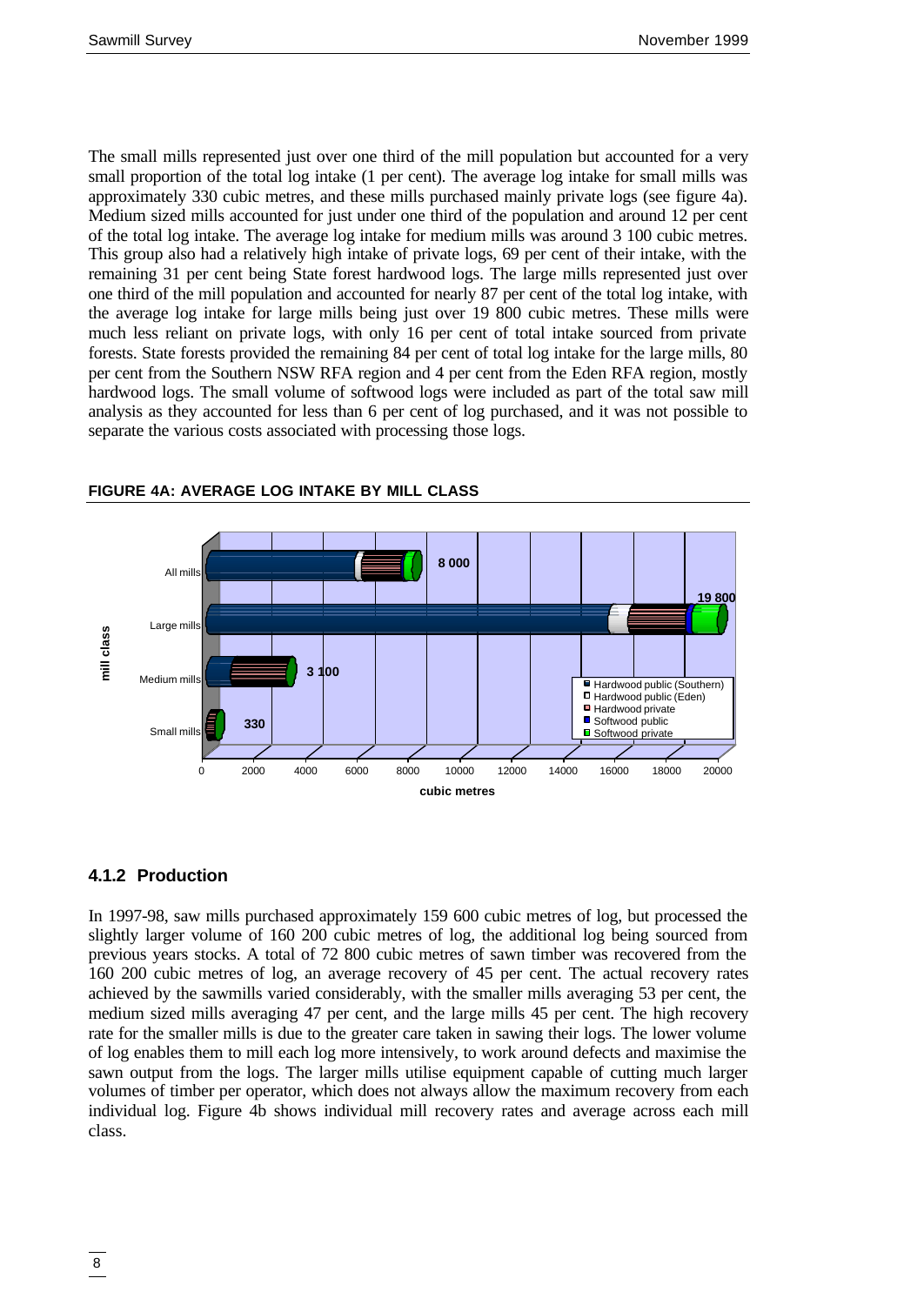On average, sawn timber production by small mills was 173 cubic metres (see table 4b). Over half of the sawn timber production was paling and pallet grade timber. A further 17 per cent was scantling, 17 per cent other unseasoned sawn timber products such as batons and survey pegs, and 7 per cent was unseasoned structural timber. The remaining 3 per cent was green sawn timber for further processing, which was not carried out by any of the small mills surveyed. Small mills sold a significant proportion of their residues as firewood, sawdust and a small amount of woodchips, leaving a relatively low amount of waste.

#### **FIGURE 4B: INDIVIDUAL MILL RECOVERY RATES AND AVERAGE PER MILL CLASS**



|                                 | <b>Small</b><br>(<1 000 m <sup>3</sup> /yr) | <b>Medium</b><br>$(1000 - 5000 m3/yr)$ | Large<br>$(>5000 \text{ m}^3/\text{yr})$ | <b>All mills</b> |
|---------------------------------|---------------------------------------------|----------------------------------------|------------------------------------------|------------------|
|                                 | m3                                          | m3                                     | m3                                       | m3               |
| Seasoned                        | $\Omega$                                    | 0                                      | 7                                        | $\overline{2}$   |
| Green for further<br>processing | 6                                           | 1                                      | 804                                      | 284              |
| Unseasoned                      |                                             |                                        |                                          |                  |
| - structural                    | 12                                          | 60                                     | $\mathbf 0$                              | 22               |
| - scantling                     | 30                                          | 433                                    | 2090                                     | 872              |
| - palings & pallets             | 95                                          | 728                                    | 4632                                     | 1873             |
| - other sawn products           | 29                                          | 269                                    | 1415                                     | 586              |
| <b>Total sawn timber</b>        | 173                                         | 1490                                   | 8949                                     | 3640             |
| Woodchips                       | 1                                           | 68                                     | 4801                                     | 1701             |
| Sawdust & fines                 | 37                                          | 576                                    | 4 1 9 6                                  | 1681             |
| Firewood                        | 47                                          | 352                                    | 171                                      | 182              |
| Strips & bearers                | $\Omega$                                    | 90                                     | 150                                      | 52               |
| Waste                           | 68                                          | 610                                    | 1563                                     | 754              |
| <b>Total residues</b>           | 154                                         | 1696                                   | 10879                                    | 4 3 7 0          |
| <b>Total production</b>         | 326                                         | 3 1 8 6                                | 19828                                    | 8010             |

#### **TABLE 4B: AVERAGE PRODUCTION BY MILL CLASS**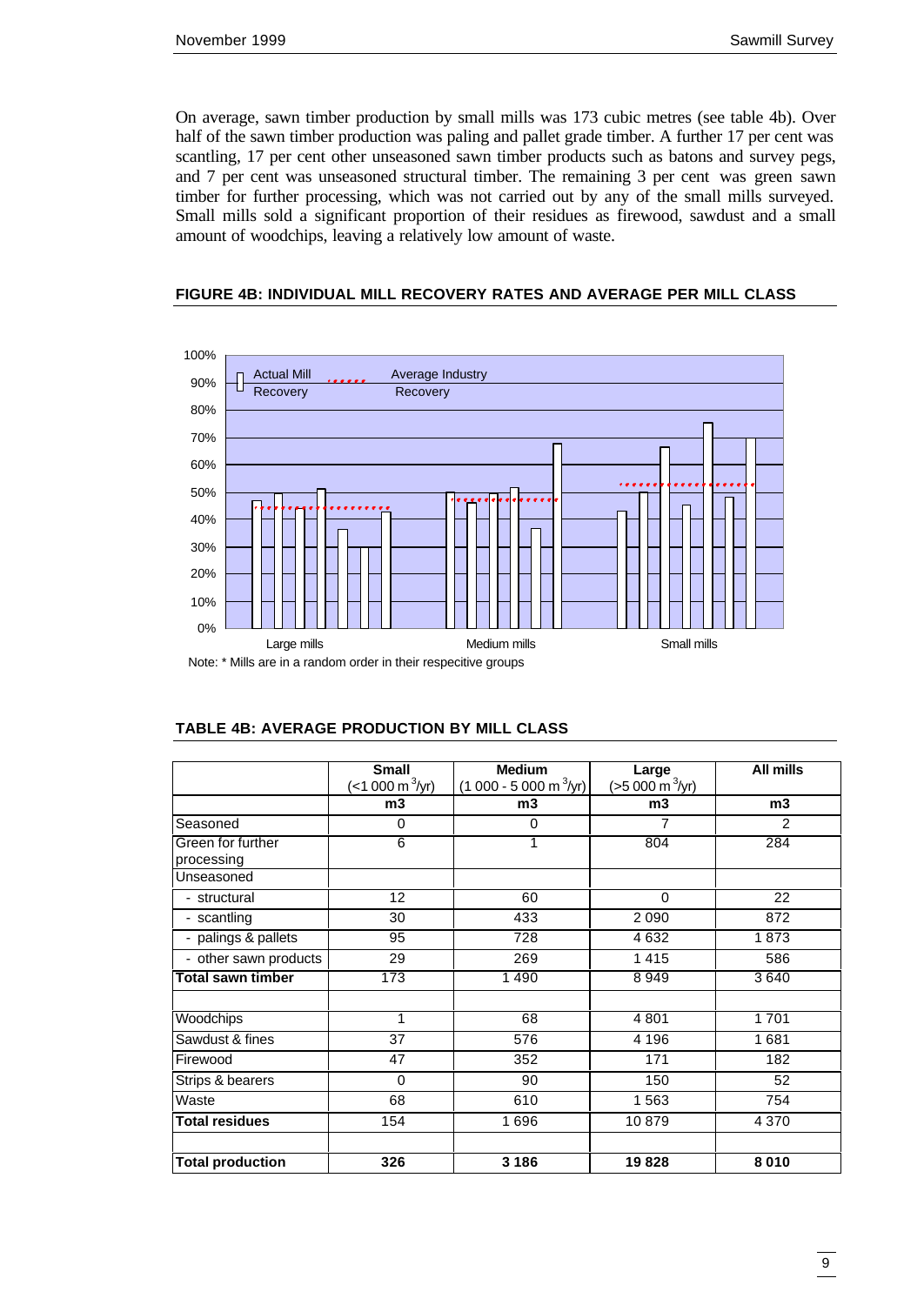For medium mills, the average sawn timber production was approximately 1 500 cubic metres. Palings and pallets accounted for just under half of their sawn timber with a further 29 per cent scantling, 18 per cent other sawn timber products and 4 per cent was unseasoned structural timber. A very small amount of green sawn timber for further processing was produced, while there was no seasoned sawn timber production. Medium mills were also able to sell a large volume of their residues as firewood, sawdust, woodchips and fines, leaving only a small volume of waste.

The average sawn timber production for large mills was approximately 8 950 cubic metres. Over half of this production was fencing, paling and pallets, while nearly one-quarter was scantling. A further 16 per cent was other unseasoned sawn timber products, while 9 per cent was green sawn timber for further processing. A very small amount of seasoned sawn timber was also produced by the large mills. These mills did not produce any unseasoned structural timber. Large mills had very little waste material, with significant volumes of residues sold as woodchips, sawdust and fines. They also produced a very small volume of firewood and strips and bearers.

# **4.1.3 Sales**

The total volume of sales of sawn timber and residue in 1997-98 was estimated to be 134 600 cubic metres. The total value of this was just over \$23.6 million (see table 4c). Sales of palings, pallets and fencing generated \$9.9 million (42 per cent of total revenue), while \$7.2 million (31 per cent) was derived from sales of scantling. A further \$2.7 million (11 per cent) was generated from sales of green sawn timber on sold for further processing, and \$2.3 million (10 per cent) from other unseasoned sawn timber products. Woodchip sales earned a further \$1.2 million (5 per cent) in revenue. Sales of unseasoned structural timber generated \$208 000 (1 per cent), while revenue from seasoned sawn timber were very low (\$47 000). Revenue from residue sales such as sawdust, firewood and fines was also small (\$139 000) due to their low unit values.

Just under half of all sales were within the Southern NSW RFA region itself, mostly to the South Coast zone. A further 25 per cent went to the Sydney market, 20 per cent to Victoria, 4 per cent to Northeast NSW and 3 per cent to the ACT (see figure 4c). Sales to markets in other parts of NSW were very small. The region itself was a key market for most products, particularly the higher valued products.



### **FIGURE 4C: MARKET SHARE**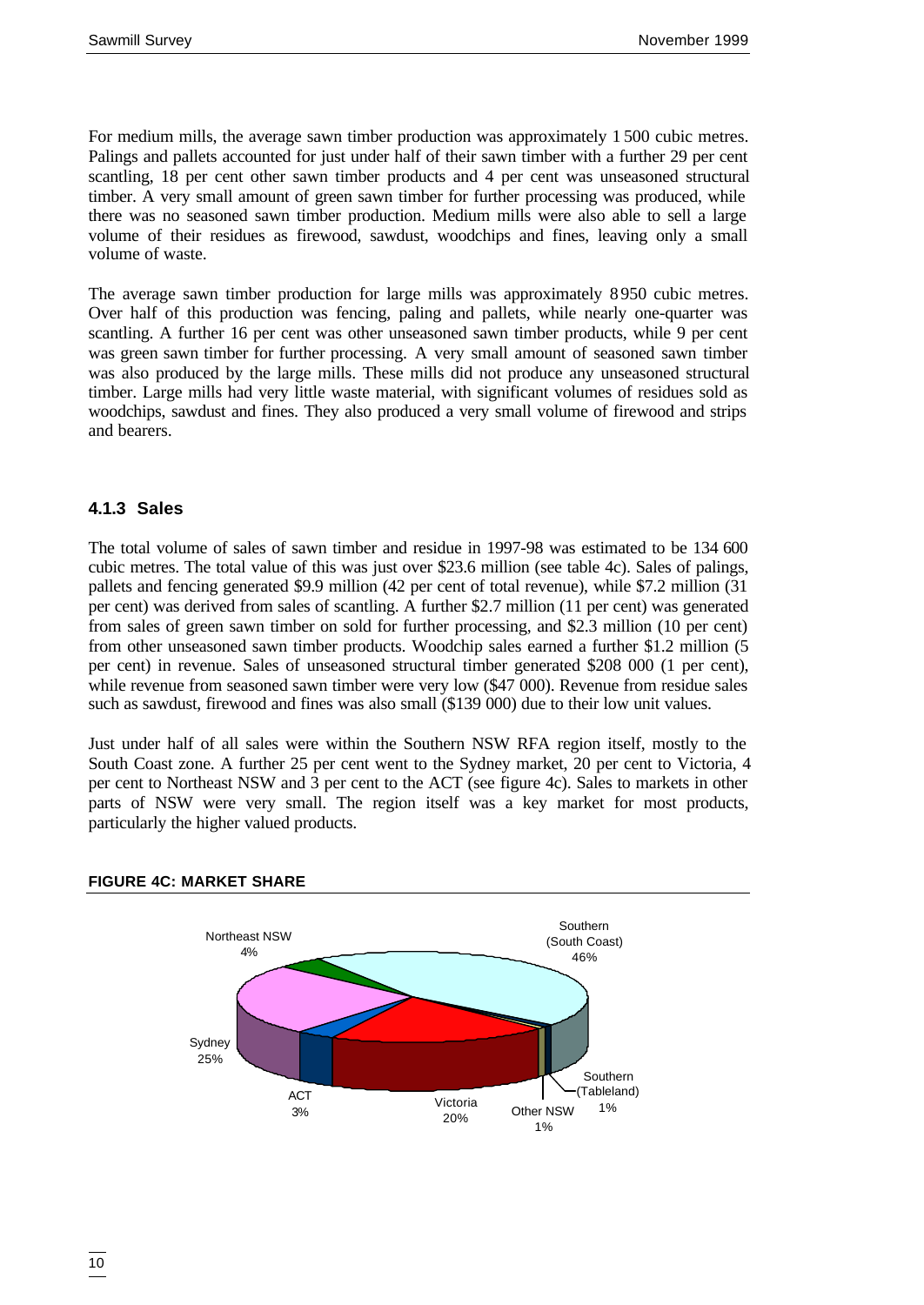All seasoned sawn timber was sold within the region, as well as a significant proportion of the green sawn timber on sold to value adding mills for further processing. A significant volume was also on sold to value adding mills in Northeast NSW. The majority of the unseasoned structural and scantling was also sold within the region. Palings, pallets and fencing were distributed fairly evenly between the region, Sydney and Victorian markets, while the majority of other sawn timber products were sold to the Sydney market. The majority of woodchips sold domestically within the region and a small amount to the Victorian market. Most of the other residues such as firewood and sawdust were sold within the region, while all fines went to the ACT market.

| <b>SALES VOLUME (m3)</b>          |                     |                    |                             |                      |                     |                     |                |                          |
|-----------------------------------|---------------------|--------------------|-----------------------------|----------------------|---------------------|---------------------|----------------|--------------------------|
|                                   | <b>Southern</b>     |                    | <b>Sydney NE NSW</b>        |                      | <b>OTHER</b>        | <b>VIC</b>          | <b>ACT</b>     | <b>TOTAL</b>             |
|                                   | <b>STH</b>          | <b>TABLE-</b>      |                             |                      | <b>NSW</b>          |                     |                |                          |
|                                   | <b>COAST</b>        | <b>LAND</b>        |                             |                      |                     |                     |                |                          |
| Veneer                            | N/A                 | N/A                | N/A                         | N/A                  | N/A                 | N/A                 | N/A            | N/A                      |
| <b>Seasoned</b>                   | 48                  | 0                  | 0                           | 0                    | 0                   | 0                   | 0              | 48                       |
| Green                             | 2458                |                    | 744                         | 1482                 | 475                 | $\overline{517}$    |                | 5 6 7 6                  |
| <b>Unseasoned</b>                 |                     |                    |                             |                      |                     |                     |                |                          |
| -structural                       | 411                 | 0                  | 0                           | 33                   | 0                   | 0                   | 0              | 444                      |
| -scantling                        | 9813                | 254                | 3995                        | 533                  | $\mathbf 0$         | 2 1 1 6             | 727            | 17438                    |
| -pallet/fencing/palings           | 12 510              | 285                | 10 044                      | 55                   | $\Omega$            | 13 3 46             | 1 3 5 6        | 37 596                   |
| -other                            | 2 4 7 8             | $\overline{17}$    | 7 1 6 1                     | 33                   | 190                 | 1 3 5 8             | 486            | 11723                    |
| <b>Residues</b>                   |                     |                    |                             |                      |                     |                     |                |                          |
| - chips                           | 19 112              | 0                  | $\mathbf 0$                 | $\Omega$             | $\Omega$            | 15 5 16             | $\Omega$       | 34 628                   |
| - firewood                        | 3436                | $\overline{0}$     | $\overline{0}$              | 202                  | $\overline{0}$      | 0                   | $\Omega$       | 3638                     |
| - fines                           | 0                   | 0                  | 0                           | 0                    | 0                   | 0                   | 992            | 992                      |
| - sawdust                         | 18 317              | 0                  | 4 0 9 1                     | $\Omega$             | $\mathbf 0$         | 0                   | $\Omega$       | 22 408                   |
| <b>Total sales volume</b>         | 68 584              | $\overline{555}$   | 26 035                      | 2 3 3 8              | 665                 | 32854               | 3562           | 134 592                  |
|                                   |                     |                    |                             |                      |                     |                     |                |                          |
|                                   |                     |                    | <b>SALES VALUE (\$'000)</b> |                      |                     |                     |                |                          |
|                                   | <b>Southern</b>     |                    |                             | <b>Sydney NE NSW</b> | <b>OTHER</b>        | <b>VIC</b>          | <b>ACT</b>     | <b>TOTAL</b>             |
|                                   | <b>STH</b>          | <b>TABLE-</b>      |                             |                      | <b>NSW</b>          |                     |                |                          |
| Veneer                            | <b>COAST</b><br>N/A | <b>LAND</b><br>N/A | N/A                         | N/A                  | N/A                 | N/A                 | N/A            | N/A                      |
| <b>Seasoned</b>                   | 47.0                | $\mathbf 0$        | $\Omega$                    | $\Omega$             | 0                   | 0                   | $\mathbf 0$    | 47.0                     |
| Green                             | 1202.1              | $\Omega$           | 333.1                       | 697.9                | 168.6               | 252.1               | $\overline{0}$ | 2653.8                   |
| <b>Unseasoned</b>                 |                     |                    |                             |                      |                     |                     |                |                          |
| -structural                       | 186.8               | 0                  | 0                           | 21.4                 | 0                   | 0                   | 0              | 208.2                    |
| -scantling                        | 4 0 38.6            | 107.8              | 1613.5                      | 243.6                | 0                   | 888.8               | 328.1          | 7 2 2 0.3                |
|                                   | 3628.0              | 44.2               | 2705.9                      | 13.8                 | 0                   | 3 1 1 5 . 3         | 372.9          | 9879.9                   |
| -pallet/fencing/palings<br>-other |                     |                    | 1 356.3                     |                      |                     |                     |                |                          |
| <b>Residue</b>                    | 530.8               | 3.7                |                             | 3.3                  | 48.5                | 247.2               | 116.5          | 2 3 0 6.2                |
|                                   | 879.8               |                    |                             |                      |                     | 308.1               |                | 1 188.0                  |
| - chips<br>- firewood             | $\frac{1}{53.2}$    | 0                  | $\mathbf 0$                 | 0<br>6.7             | 0                   |                     | 0              |                          |
| - fines                           | 0                   | 0<br>0             | 0<br>$\overline{0}$         | $\overline{0}$       | 0<br>$\overline{0}$ | 0<br>$\overline{0}$ | 0<br>7.9       | 60.0<br>$\overline{7.9}$ |
|                                   | 62.8                | $\Omega$           |                             | $\Omega$             | $\Omega$            | 0                   | $\Omega$       | 71.0                     |
| - sawdust                         |                     |                    | 8.2                         |                      |                     |                     |                |                          |
| <b>Total sales value</b>          | 10 629.2            | 155.7              | 6017.0                      | 986.7                | 217.1               | 4811.4              | 825.4          | 23 642.4                 |

#### **TABLE 4C: ESTIMATED TOTAL SALES VOLUME AND VALUE**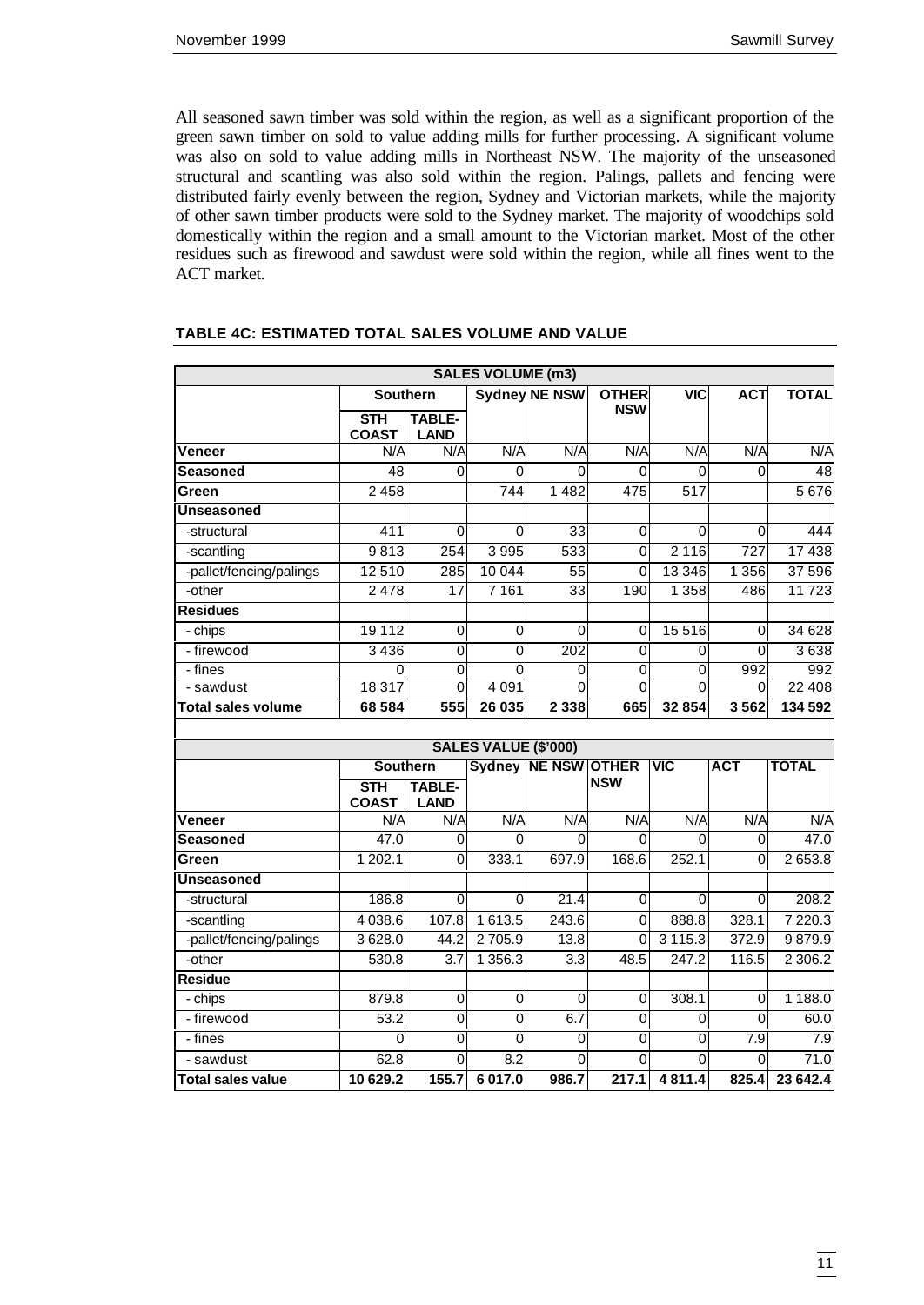# **4.1.4 Costs**

Total operating costs in 1997-98 were around \$23 million (see box on calculation of costs for definitions). Wood costs were the largest component of this, including log royalties (22 per cent of total operating costs), and falling, snigging and haulage (21 per cent) (see figure 4d). Other mill costs represented a further 27 per cent, while the remaining costs were wages (25 per cent) and other employee costs (6 per cent). Total operating costs for small mills averaged \$62 000, while medium and large mills cost on average \$446 000 and \$2.842 million respectively to operate (see table 4d).

# **CALCULATION OF COSTS**

Total wood costs refer to the cost of wood inputs, and include log royalties, falling, snigging and haulage, and other wood costs. Other wood costs refer to the purchase of green sawn timber for further processing or on selling, and are a significant component of costs for value adding mills.

Total labour costs includes both employee wages and other employment costs such as superannuation and workers compensation. Because mills differ in how they treat payments to owner operators and partners, a consistent approach has been adopted to estimate this type of expenditure. Estimates were obtained of the amount of time that owner operators and partners spent working at the mill, and labour costs were then estimated at the rate of around \$22 000 a year.

Other mill costs are non-wood and non-labour costs such as fuel, administration, repairs and maintenance, depreciation on plant and machinery, interest payments, telephone, electricity and licenses.

Total operating  $costs = total$  wood  $costs + total$  labour  $costs + other$  mill costs.

Average processing costs = (total operating costs – total wood costs) / log processed.



# **FIGURE 4D: TOTAL INDUSTRY OPERATING COSTS**

Average processing costs (see box for definition) were significantly higher for small mills, \$152 per cubic metre. For medium mills, the average processing costs were \$99 per cubic metre, while the large mills spent \$79 per cubic metre on processing costs. As the mills become larger, average unit processing costs become smaller, showing evidence of economies of scale in the industry.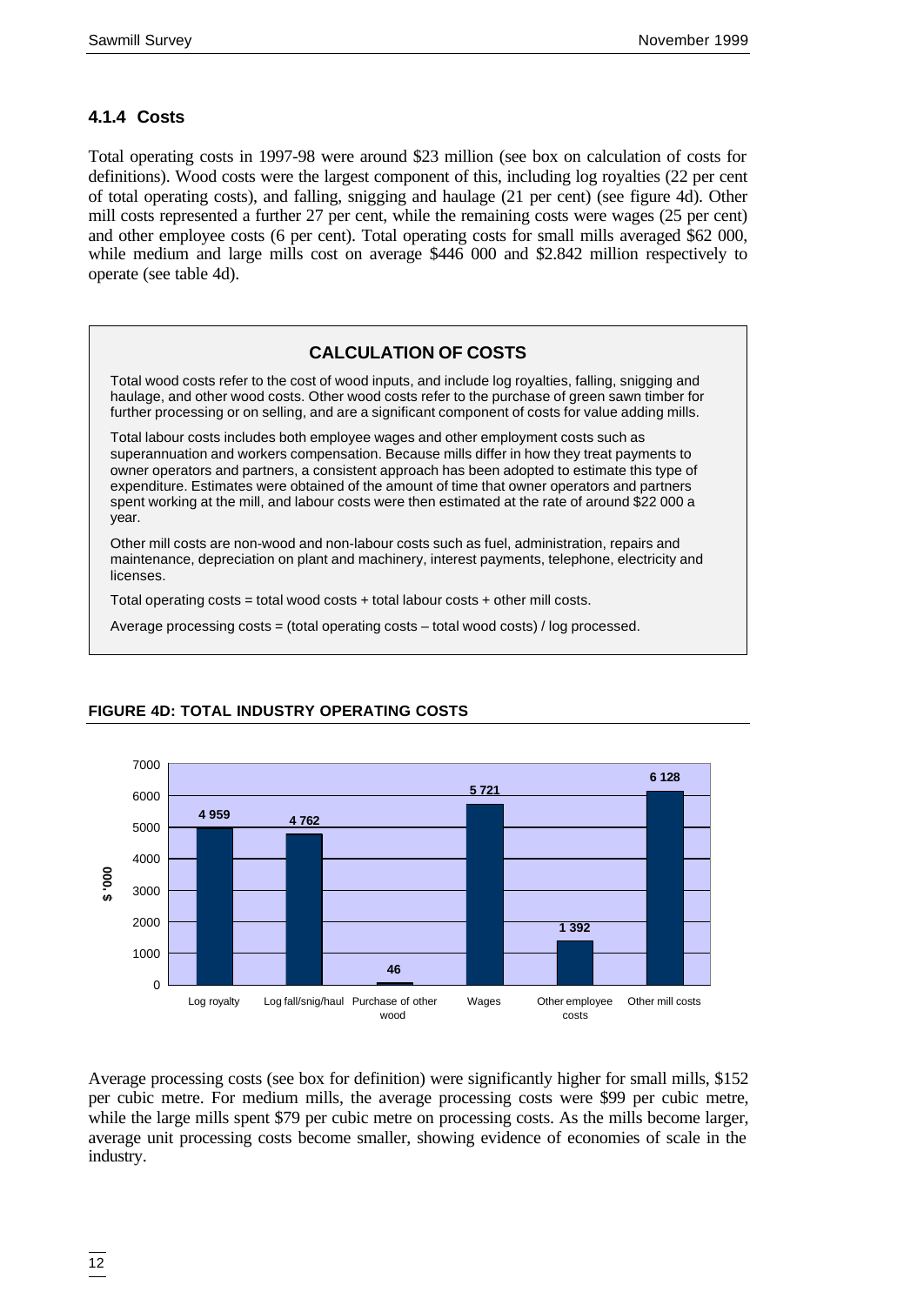Mills operated on average 170 days of the year – this low number reflects the number of small mills operating for only a few weeks per year. The medium and large mills operated on a full time basis.

| <b>Item</b>                     | <b>Small</b>     | <b>Medium</b>                         |                                             | <b>All mills</b> |
|---------------------------------|------------------|---------------------------------------|---------------------------------------------|------------------|
|                                 | $(*1 000 m3/yr)$ | $(1000 - 5000 \text{ m}^3/\text{yr})$ | <b>Large</b><br>(>5 000 m <sup>3</sup> /yr) |                  |
| Log royalty (\$)                | 7848             | 66 371                                | 643729                                      | 247 963          |
| Falling, sniggage, haulage (\$) | 4 2 8 7          | 64 861                                | 620 335                                     | 238 076          |
| Other wood costs (\$)           | 611              | 0                                     | 6000                                        | 2 3 1 5          |
| Total wood costs (\$)           | 12746            | 131 232                               | 1 270 064                                   | 488 354          |
|                                 |                  |                                       |                                             |                  |
| Wages (a) $(\$)$                | 27 741           | 164 101                               | 648 841                                     | 286 034          |
| Other employee costs (\$)       | 4 3 0 0          | 25 002                                | 173 115                                     | 69 596           |
| Total labour costs (\$)         | 32 041           | 189 103                               | 821 956                                     | 355 630          |
|                                 |                  |                                       |                                             |                  |
| Other mill costs (\$)           | 17421            | 125 697                               | 750 212                                     | 306 380          |
|                                 |                  |                                       |                                             |                  |
| Total operating costs (\$)      | 62 208           | 446 032                               | 2842232                                     | 1 150 364        |
|                                 |                  |                                       |                                             |                  |
| Annual mill operating days      | 65               | 219                                   | 220                                         | 170              |

**TABLE 4D: AVERAGE OPERATING COSTS BY MILL CLASS**

Note: **(a)** Wages are imputed at award rates (see box on calculation of costs for details).

#### **4.1.5 Employment**

In 1997-98 a total of 237 people were employed in the hardwood mills that received logs from the Southern NSW RFA region (see figure 4e). Around three-quarters of these were permanent full time employees. Owners and partners, and other family members constituted a further 15 per cent of employment, casual employees 9 per cent, while the remaining 1 per cent were part time employees. The majority of workers were employed by the large mills (72 per cent). Medium mills employed 20 per cent and the remaining 8 per cent were employed by the small mills. Given that small mills made up a very small proportion of the logs processed from the region, this higher share of employment shows that small mills are relatively labour intensive compared to the larger mills. Average employment in small mills was three employees. Medium mills employed eight workers on average, while large mills employed 24 workers (see table 4e).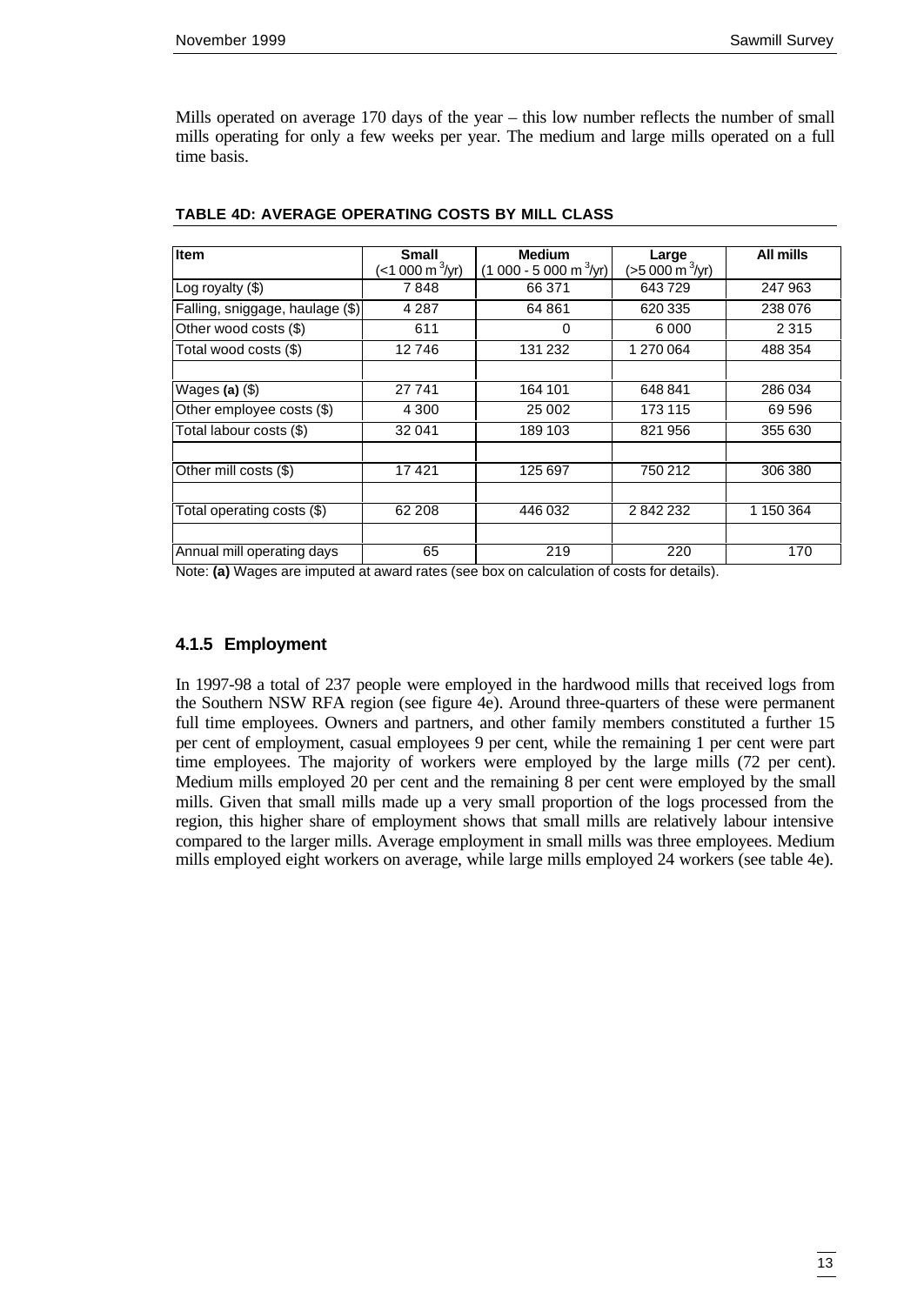#### **FIGURE 4E: ESTIMATED TOTAL INDUSTRY EMPLOYMENT**



The total wage bill of these employees was \$5.7 million. Other employment costs such as superannuation and workers compensation totalled \$1.4 million, bringing the total cost of labour to \$7.1 million.

#### **TABLE 4E: ESTIMATED AVERAGE EMPLOYMENT BY MILL CLASS**

|                        | <b>Small</b><br>$($ < 1 000 m $\frac{3}{y}$ r) | <b>Medium</b><br>$(1000 - 5000 \text{ m}^3/\text{yr})$ | Large<br>$(>5000 \text{ m}^3/\text{yr})$ | All mills |
|------------------------|------------------------------------------------|--------------------------------------------------------|------------------------------------------|-----------|
| Owners/partners/family | 2.0                                            | 2.0                                                    |                                          |           |
| Full-time              | 0.3                                            | 4.3                                                    | 21.4                                     | 8.9       |
| Part-time              | 0.3                                            |                                                        |                                          | 0.1       |
| Casual                 | 0.3                                            | 1.5                                                    | 1.6                                      |           |
| Total                  | 2.9                                            | 7.8                                                    | 24.3                                     | 11.9      |

# **TOTAL SOUTHERN RFA MILL EMPLOYMENT**

It is estimated that 250 people are employed in processing the total log sourced from the Southern NSW RFA region. This is based on proportioning the employment of the chipmill and pole mill excluded from the above analysis.

### **4.1.6 Value of production**

In 1997-98, the total revenue, or the Gross Value of Production (GVP), from all mills receiving logs from the Southern NSW RFA region was just under \$23.7 million. Small mills had an estimated GVP of \$81 000 on average, while medium and large mills each averaged \$509 000 and \$2.9 million respectively (see figure 4f).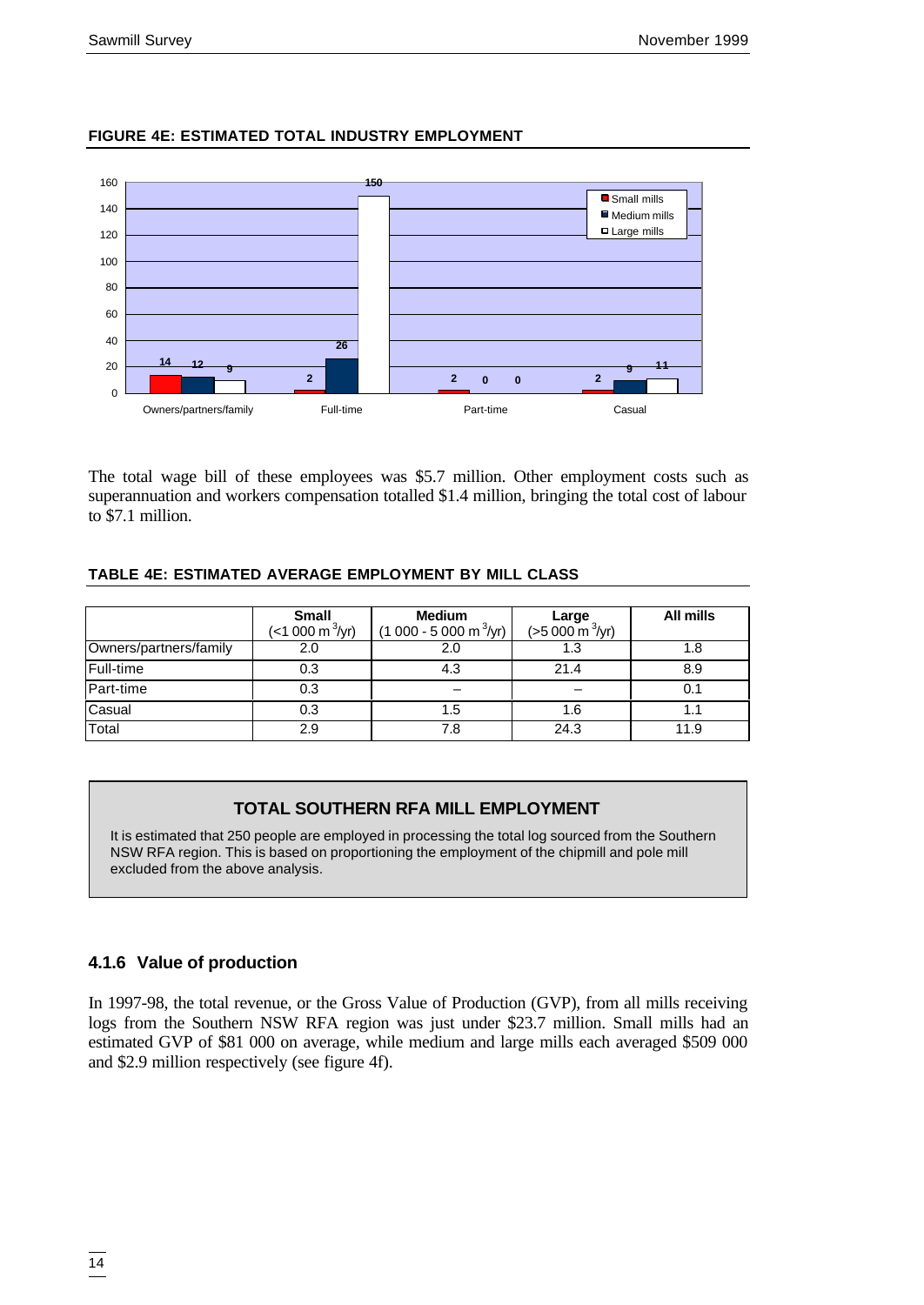### **TOTAL SOUTHERN RFA GROSS VALUE OF PRODUCTION**

It is estimated that the gross value of production generated by mills processing log sourced from the Southern NSW RFA region was \$31 million. This is based on proportioning the gross value of production of the chipmill and pole mill excluded from the above analysis.

The net value of production (NVP = GVP minus total operating costs), or profit, for all mills in 1997-98 was \$678 000. Small mills averaged an NVP of \$19 000, medium mills averaged \$63 000, while the large mills netted an average of \$24 000 (figure 4.f). Average profit was low in all mills due to a very small number of mills that experienced a significant loss in the 1997-98 financial year. Low NVP may also be due in part to the use of imputed wages for owners and partners when calculating total operating costs. Some of the mill owners and operators may pay themselves at a rate lower than award wages or as a percentage of mill profits.



#### **FIGURE 4F AVERAGE NET VALUE OF PRODUCTION**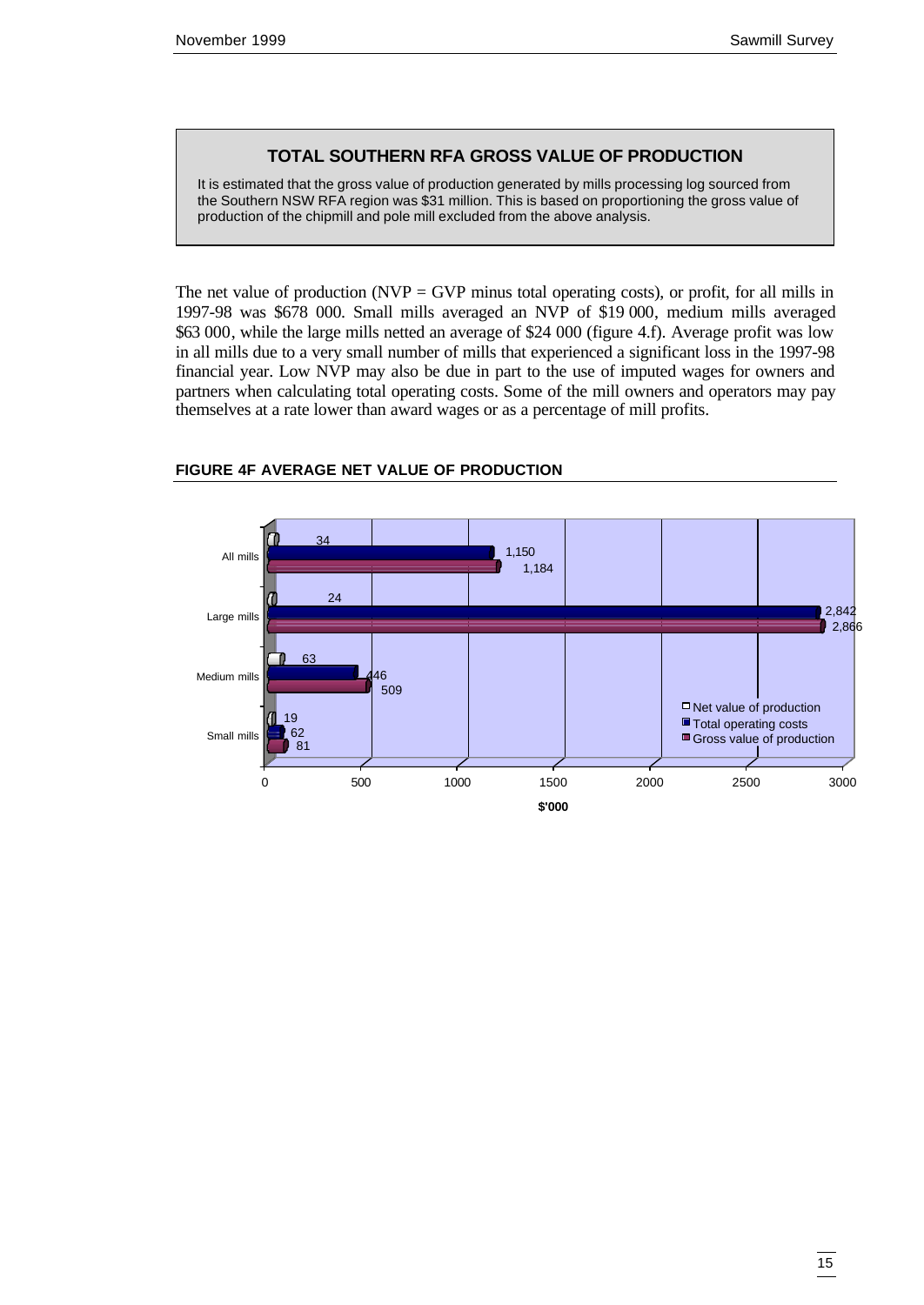# 5. SUMMARY

Wood processing in the Southern NSW RFA region is concentrated around sawn timber production. All the mills located in the region and receiving logs from the region were sawmills. The chipmill and pole mill that received logs from the region were located outside the region, did not produce sawn timber, and were therefore excluded from the analysis of the sawn timber industry.

The total log purchases by sawmills in 1997-98 was approximately 159 700 cubic metres, a significant proportion of which were quota logs. The industry is dominated by large sawmills, which received the majority of the resource. The small and medium mills received little State forest logs, sourcing most of their log intake from private forests within the region. On the other hand, the large mills received most of their logs from State forest.

Approximately 160 200 cubic metres of logs were processed by sawmills in the region, indicating that some of the mills had logs in stockpile from previous years ready to process. Total sawn timber production in 1997-98 was approximately 72 800 cubic metres, giving an average recovery of 45 per cent. Recovery rates averaged higher for the medium and small mills.

| Average per mill          |                |                            |               |          |             |  |  |  |
|---------------------------|----------------|----------------------------|---------------|----------|-------------|--|--|--|
| <b>Feature</b>            | <b>Unit</b>    | <b>Small</b>               | <b>Medium</b> | Large    | All         |  |  |  |
| Logs purchased            | m <sup>3</sup> | 328                        | 3 1 0 3       | 19821    | 7983        |  |  |  |
| Logs processed            | m <sup>3</sup> | 326                        | 3 1 8 6       | 19829    | 8010        |  |  |  |
| Sawn timber production    | m <sup>3</sup> | 173                        | 1490          | 8949     | 3640        |  |  |  |
| Sawn timber recovery rate | $\%$           | 53                         | 47            | 45       | 45          |  |  |  |
| Sales volume (a)          | $m^3$          | 240                        | 2 2 8 8       | 17027    | 6730        |  |  |  |
| Sales value (a)           | \$'000         | 81.3                       | 508.6         | 2860.2   | 1 1 8 2 . 1 |  |  |  |
| Total operating costs     | \$'000         | 62.2                       | 446.0         | 2842.2   | 1 150.4     |  |  |  |
| Gross value of production | \$'000         | 81.3                       | 509.2         | 2865.8   | 1 1 8 4 . 2 |  |  |  |
| Net value of production   | \$'000         | 19.1                       | 63.1          | 23.6     | 33.9        |  |  |  |
| Employment                | No.            | 2.9                        | 7.8           | 24.3     | 11.9        |  |  |  |
|                           |                |                            |               |          |             |  |  |  |
|                           |                | Sawn timber industry total |               |          |             |  |  |  |
| <b>Feature</b>            | <b>Unit</b>    | <b>Small</b>               | <b>Medium</b> | Large    | All         |  |  |  |
| Mill population           | No.            |                            | 6             | 7        | 20          |  |  |  |
| Logs purchased            | $m^3$          | 2 2 9 4                    | 18619         | 138748   | 159 661     |  |  |  |
| Logs processed            | m <sup>3</sup> | 2 2 8 4                    | 19 115        | 138 800  | 160 199     |  |  |  |
| Sawn timber production    | m <sup>3</sup> | 1 2 0 9                    | 8940          | 62 644   | 72793       |  |  |  |
| Sales volume (a)          | m <sup>3</sup> | 1679                       | 13727         | 119 186  | 134 592     |  |  |  |
| Sales value (a)           | \$'000         | 569.2                      | 3 0 5 1 . 8   | 20 021.4 | 23 642.4    |  |  |  |
| Total operating costs     | \$'000         | 435.5                      | 2676.2        | 19895.6  | 23 007.3    |  |  |  |
| Gross value of production | \$'000         | 569.2                      | 3 0 5 5 . 1   | 20 060.6 | 23 684.8    |  |  |  |
| Net value of production   | \$'000         | 133.7                      | 378.9         | 165.0    | 677.5       |  |  |  |
| Employment                | No.            | 20                         | 47            | 170      | 237         |  |  |  |

#### **TABLE 5A: SUMMARY OF KEY MILL STATISTICS, EXCLUDING CHIP AND POLE**

Note: (a) from sawn timber and residue processed at the mill.

Averages may not expand to match totals due to rounding errors.